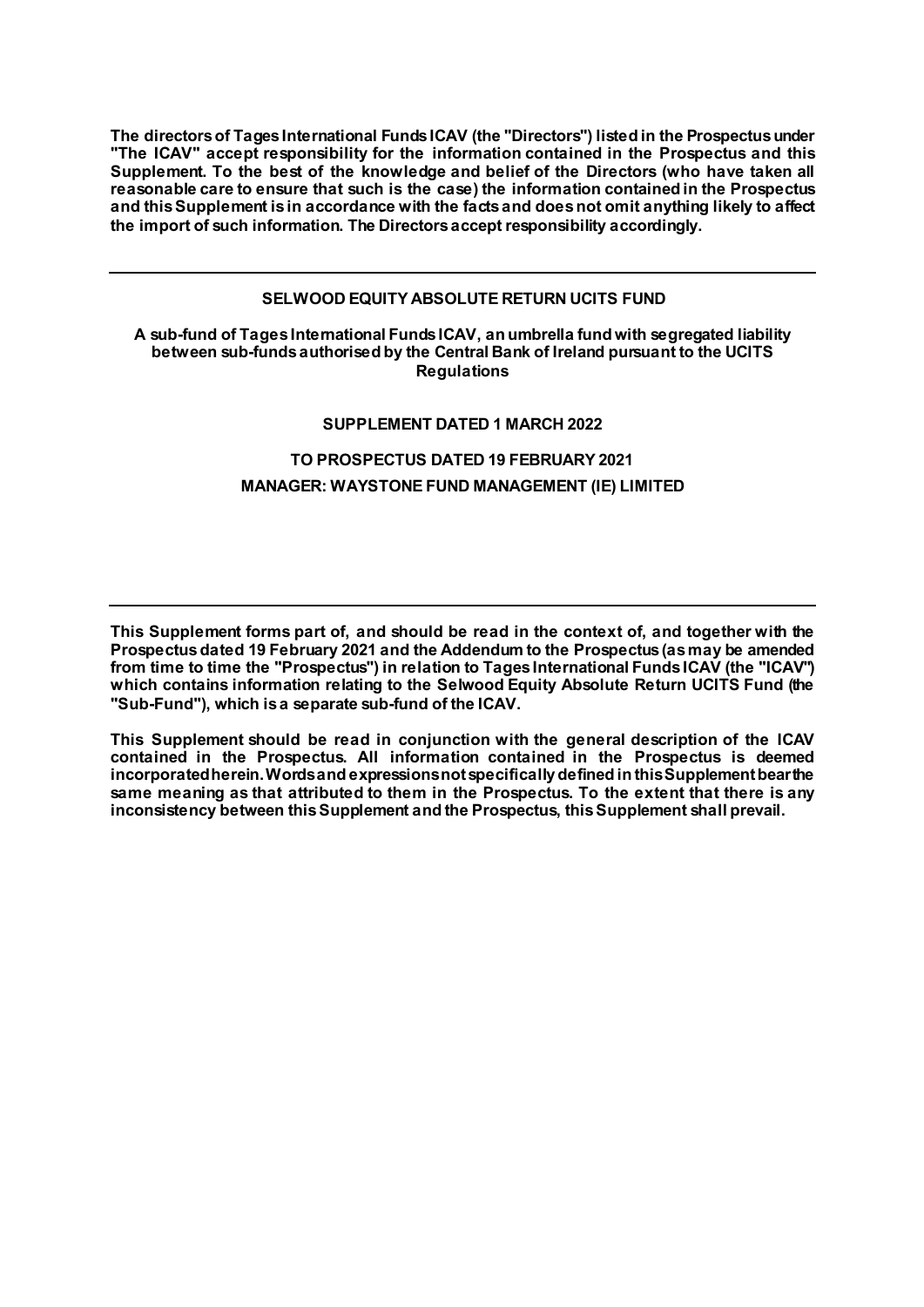# **INDEX**

# Page No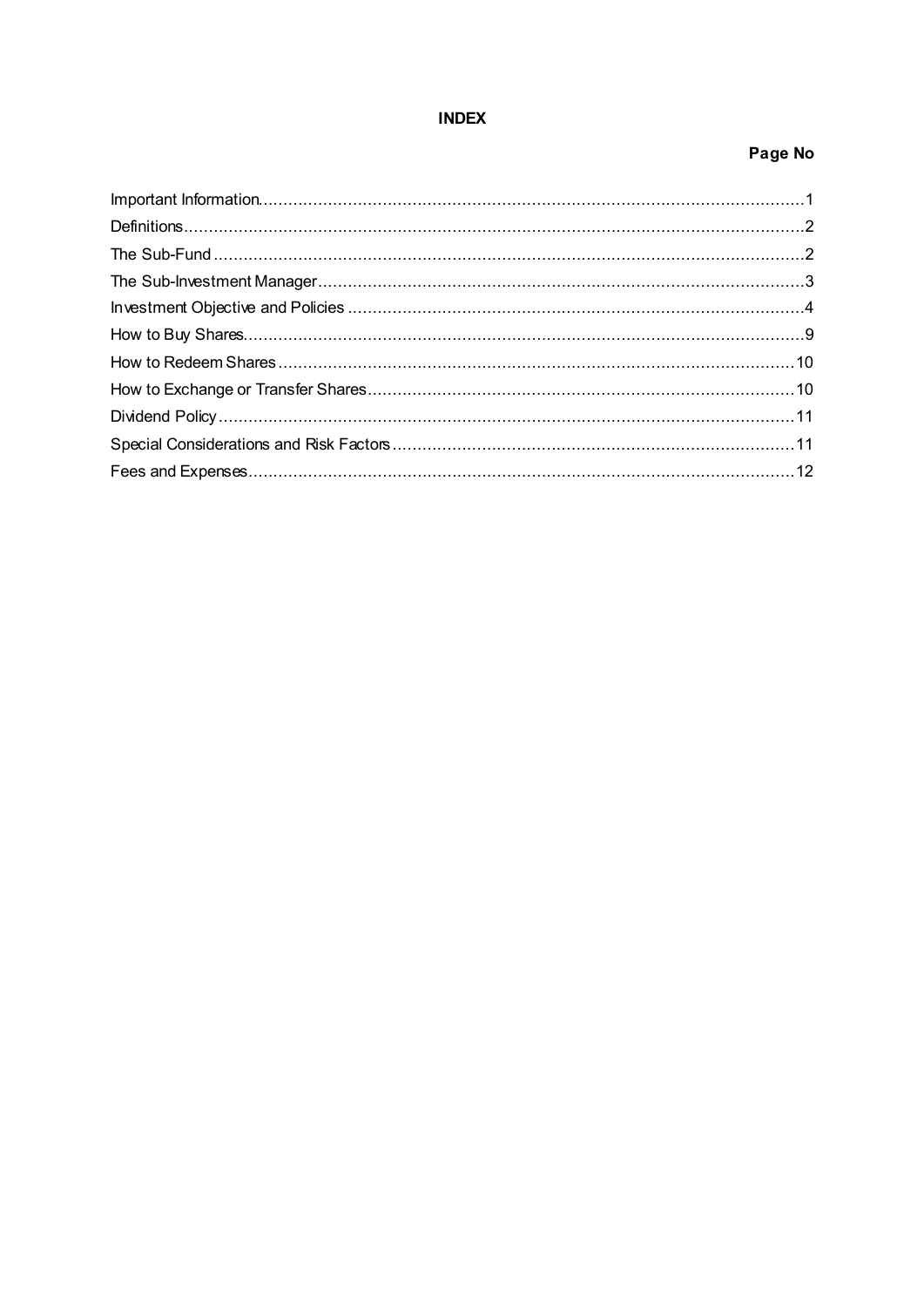#### **IMPORTANT INFORMATION**

This Supplement shall form part of, and should be read in conjunction with, the Prospectus. Statements made in this Supplement are, except where otherwise stated, based on the law and practice currently in force in Ireland and are subject to change.

This Supplement contains information relating to the Sub-Fund, a separate sub-fund of the ICAV which is authorised and regulated by the Central Bank as a UCITS.

No person has been authorised to give any information or to make any representation in connection with the offering or placing of Shares other than those contained in this Supplement and the reports referred to below and, if given or made, such information or representation must not be relied upon as having been authorised by the ICAV. The delivery of this Supplement (whether or not accompanied by the reports), or any issue of Shares, shall not, under any circumstances, create any implication that the affairs of the ICAV have not changed since the date of this Supplement.

The distribution of this Supplement and the offering and placing of Shares in certain jurisdictions may be restricted and, accordingly, persons into whose possession this Supplement comes are required by the ICAV to inform themselves about and to observe such restrictions. This Supplement does not constitute an offer or solicitation to anyone in any jurisdiction in which such offer or solicitation is not authorised or to any person to whom it is unlawful to make such offer or solicitation.

Distribution of this Supplement is not authorised unless it is accompanied by a copy of the Prospectus, the KIIDs and the ICAV's or the Sub-Fund's latest annual report and audited accounts or half-yearly report and unaudited accounts (as applicable). These documents, delivered together, will comprise a complete current prospectus for the offering of Shares of the Sub-Fund.

Prospective investors should seek the advice of their legal, tax and financial advisers if they have any questions regarding the contents of this Supplement.

The Sub-Fund is actively managed and is not managed in reference to a benchmark or index.

**An investment in the Sub-Fund should not constitute a substantial proportion of an investment portfolio and may not be appropriate for all investors.**

**The Sub-Fund will invest principally in financial derivative instruments ("FDI") for investment, currency hedging and efficient portfolio management purposes (see "Leverage" below for details of the leverage effect of investing in FDI). This may expose the Sub-Fund to particular risks involving FDI. Please refer to "Derivative Instruments" in the section of the Prospectus entitled "Special Considerations and Risk Factors."**

**Investors should note that there is a difference between the nature of a deposit and the nature of an investment in the Sub-Fund. The return on the Shares may be less than that of other securities of comparable maturity or less than interest rates available in the market and the principal invested in the Sub-Fund is capable of fluctuation.**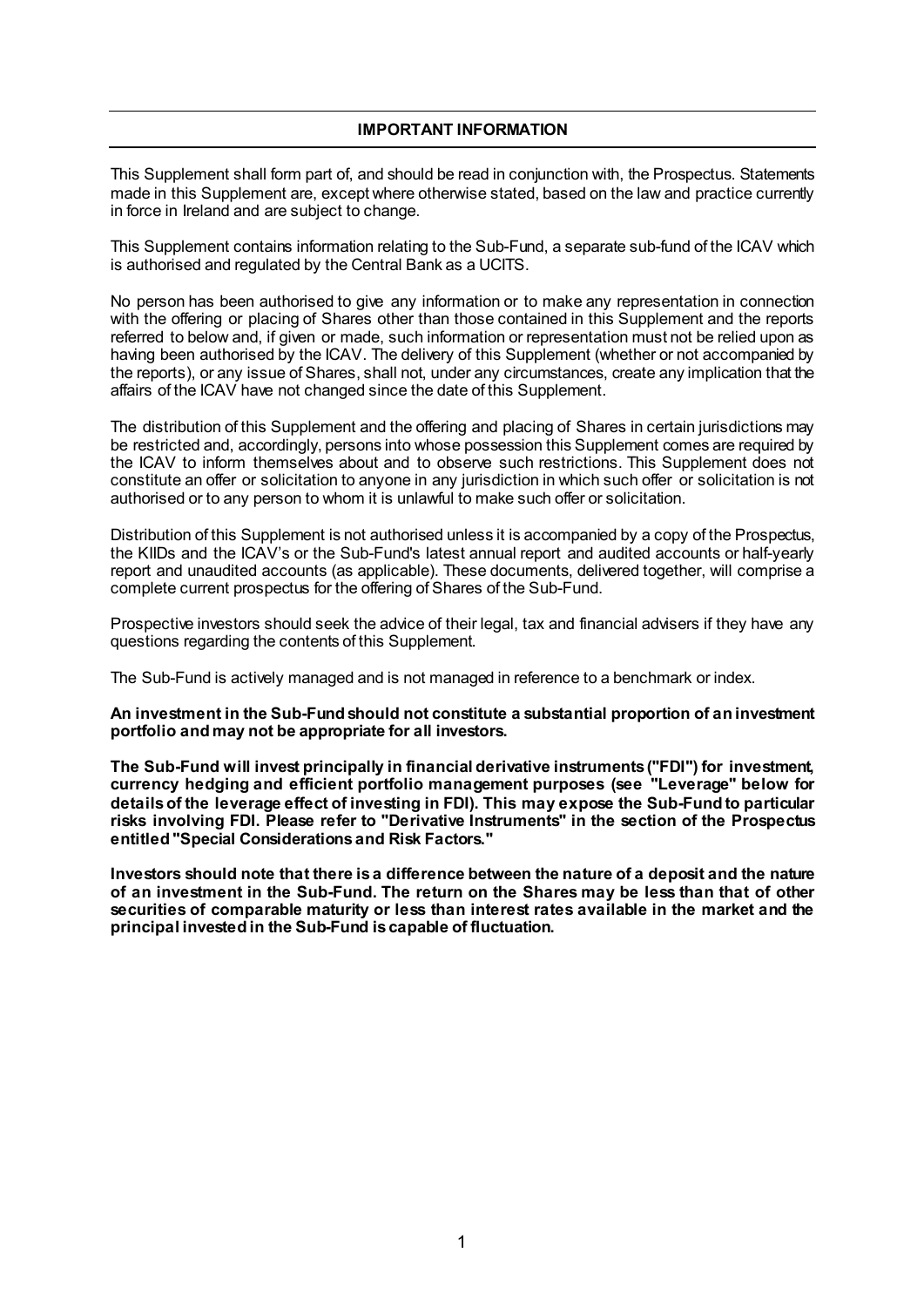## **DEFINITIONS**

Words and terms defined in the Prospectus have the same meaning in this Supplement unless otherwise stated herein. The ICAV is established pursuant to the UCITS Regulations and this Supplement shall be construed accordingly and will comply with the Central Bank Rules.

For the purposes of Share dealings and valuations of the Sub-Fund, "**Dealing Day**" shall mean every Business Day or such other days as the Directors may determine and notify in advance to Shareholders provided always that there is at least one dealing day per fortnight.

The "**Valuation Point**" at which prices shall be used when valuing the assets of the Sub-Fund shall be such time on a Dealing Day which reflects the close of business in the markets relevant to the assets and liabilities of the Sub-Fund or such other time on that Dealing Day as the Directors may determine from time to time and notify to Shareholders. For the avoidance of doubt, the Valuation Point shall always be a time on that Dealing Day and the Valuation Point will always be after the relevant Subscription Dealing Deadline or Redemption Dealing Deadline.

The Net Asset Value per Share in respect of any Dealing Day with respect to the Sub-Fund shall be published o[n www.bloomberg.com](http://www.bloomberg.com/) and on or through such other media as the Manager may from time to time determine and notify to Shareholders. The Net Asset Value per Share published on the abovementioned website will be updated on each day on which the Sub-Fund publishes a Net Asset Value. The Net Asset Value per Share will also be available from the Administrator.

"**Business Day**" means a day which is a bank business day in Dublin, Ireland and London, United Kingdom and in such other places as the Directors shall from time to time determine and notify in advance to the Shareholders.

"**Institutional Class Shares**" means the EUR Institutional Class Shares, the GBP Institutional Class Shares, the CHF Institutional Class Shares and the USD Institutional Class Shares.

"**Founder Class Shares**" means the EUR Founder Class Shares, the GBP Founder Class Shares, the CHF Founder Class Shares and the USD Founder Class Shares.

"**Retail Class Shares**" means the EUR Retail Class Shares, the GBP Retail Class Shares, the CHF Retail Class Shares and the USD Retail Class Shares.

''**Management Class**'' means the EUR Management Class Shares, the GBP Management Class Shares, the CHF Management Class Shares and the USD Management Class Shares.

The Base Currency of the Sub-Fund shall be Euro or such other currency as the Directors shall from time to time determine and notify to the Shareholders.

## **THE SUB-FUND**

The Sub-Fund is a sub-fund of the ICAV, an Irish Collective Asset-management Vehicle with variable capital established as an umbrella fund with segregated liability between sub-funds.

The Sub-Fund issues sixteen (16) classes of Shares, being the Institutional Class Shares, the Founder Class Shares, the Retail Class Shares and the Management Class Shares. The ICAV may also create additional classes of Shares or additional denominations of the classes of Shares in the Sub-Fund in the future in accordance with the Central Bank Rules.

The Directors may determine to redeem all the outstanding Shares of the Sub-Fund as set out in the Prospectus.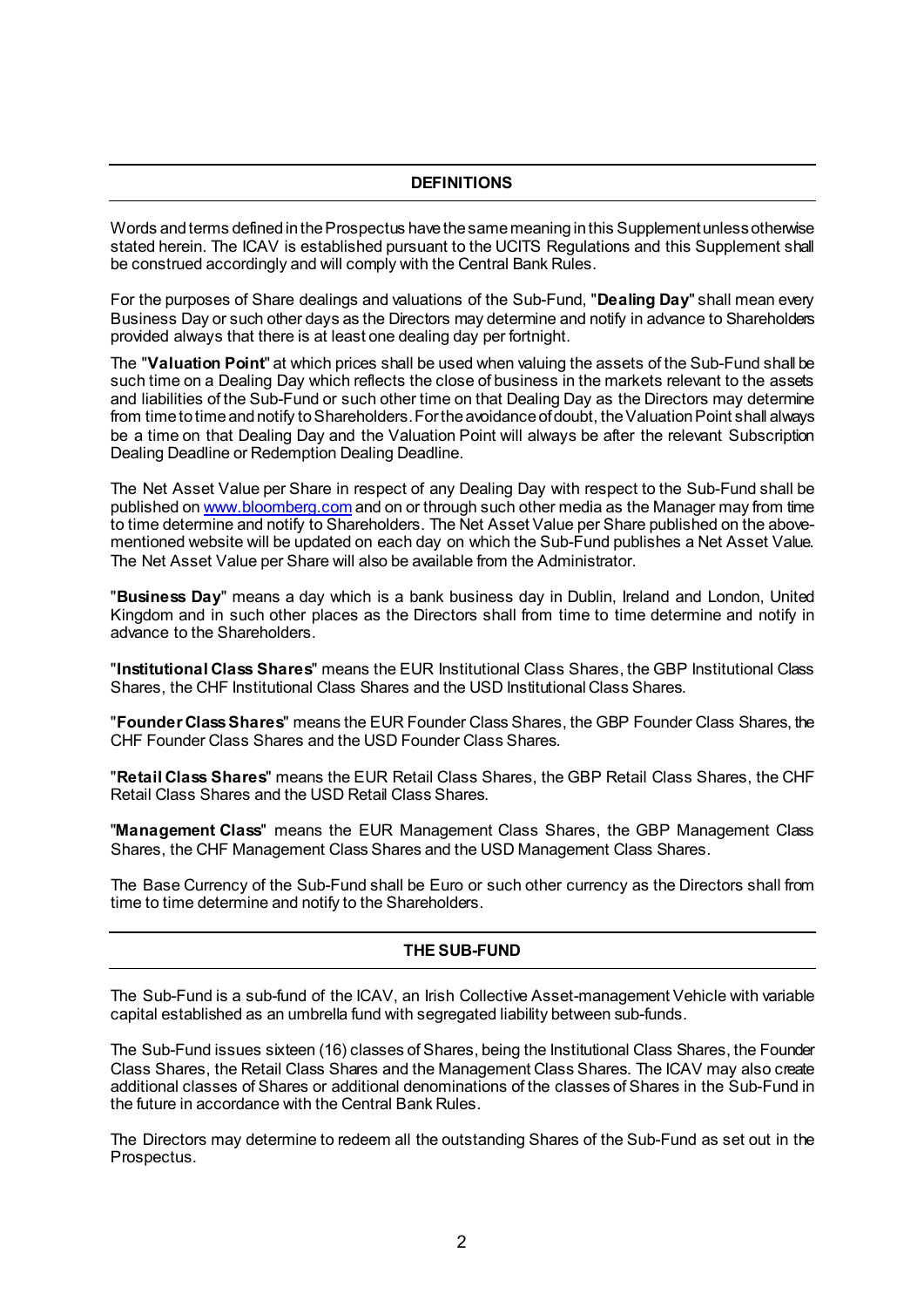#### **THE SUB-INVESTMENT MANAGER**

The Investment Manager has appointed Selwood Asset Management LLP, which has its principal place of business at 15 Stratford Place, London, W1C 1BE, United Kingdom as sub-investment manager to the Sub-Fund (the "**Sub-Investment Manager**"). The Sub-Investment Manager has been appointed to manage and invest the assets of the Sub-Fund in accordance with the investment objective, policy and restrictions described in this Supplement. The Sub-Investment Manager is registered with the Financial Conduct Authority in the United Kingdom (Reference Number: 715071).

The Sub-Investment Manager may, with the prior approval of the Manager and the Central Bank, appoint one or more investment advisors who have expertise in a particular sector and/or asset class. Information concerning an investment advisor appointed by the Sub-Investment Manager will be provided to the Shareholder by the Manager, free of charge, upon a Shareholder's request. In addition, information concerning an investment advisor appointed to the Sub-Funds shall also be contained in the ICAV or the Sub-Fund's latest annual and half-yearly reports.

Under the sub-investment management agreement between the Investment Manager, the Sub-Investment Manager and the ICAV dated 1 March 2022 (the "**Sub-Investment Management Agreement**"), the Sub-Investment Manager will provide discretionary investment management services to the ICAV in respect of the Sub-Fund.

The Sub-Investment Management Agreement provides that neither the Sub-Investment Manager nor any of its members, officers, employees or agents shall be liable to the Investment Manager or the ICAV or the Sub Fund or the Shareholders or any of their respective directors, officers, employees or agents for any loss or damage suffered or incurred by them arising out of the performance by the Sub-Investment Manager of its duties under the Sub-Investment Management Agreement, unless such loss or damage arose out of or in connection with the negligence, wilful default, bad faith or fraud of or by the Sub-Investment Manager.

The Investment Manager is obliged to indemnify and keep indemnified the Sub-Investment Manager and each of its members, officers, employees or agents, out of the assets of the Sub-Fund, from and against all actions, proceedings, claims, liabilities, losses, damages, costs and expenses (including legal and professional fees and expenses arising therefrom) directly or indirectly suffered or incurred by the Sub-Investment Manager arising out of or in connection with the performance by the Sub-Investment Manager of its duties thereunder other than due to the negligence, wilful default, bad faith or fraud of or by the Sub-Investment Manager in the performance of its duties thereunder.

Either party to the Sub-Investment Management Agreement may terminate the Sub-Investment Management Agreement upon ninety (90) days prior written notice to the other party. The Sub-Investment Management Agreement may be terminated by any party thereto at any time by notice in writing in certain circumstances, including if the other party shall (i) commit any material breach of the Sub-Investment Management Agreement, which is either incapable of remedy or has not been remedied within thirty (30) days of notice requiring the remedying of the default; (ii) be the subject of any petition for the appointment of an examiner or similar officer to it; (iii) be unable to pay its debts as they fall due; (iv) have a receiver appointed; or (v) be the subject of an effective resolution for its winding up; (vi) be the subject of a court order for its winding up or liquidation; (vii) be incapable of performing its duties or obligations under the Sub-Investment Management Agreement.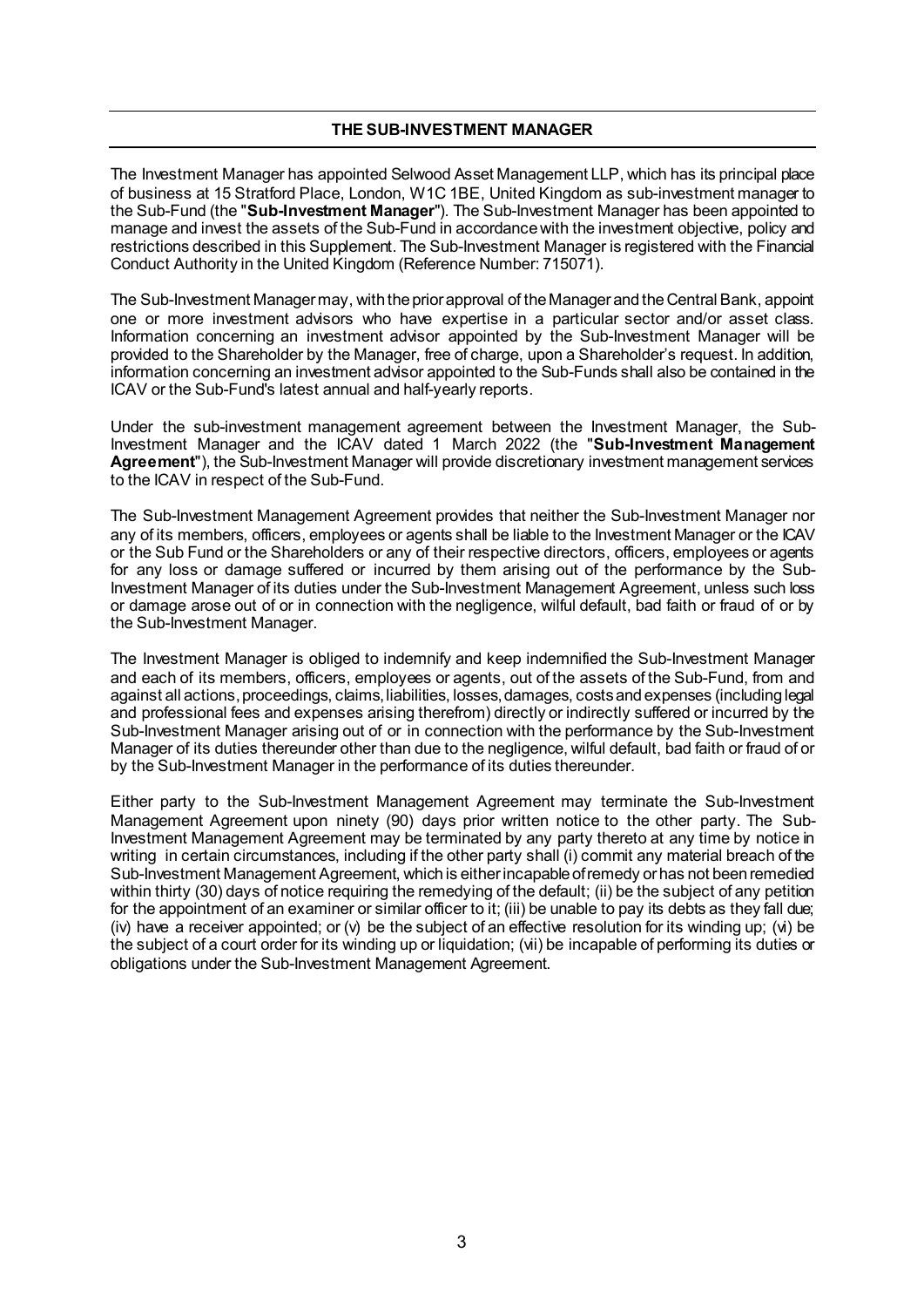## **INVESTMENT OBJECTIVE AND POLICIES**

#### **Investment Objective**

The Sub-Fund's investment objective is to seek to achieve long term capital growth by investing or seeking exposure primarily to European companies.

#### **Investors should note that there can be no guarantee that the Sub-Fund will achieve its investment objective or that capital growth will be achieved in short term.**

#### **Investment Policy**

The Sub-Fund seeks to achieve the investment objective by investing on a long and/or short basis in equities and equity-related securities, either directly or indirectly through the use of FDI. The equities and equity-related securities in which the Sub-Fund may take exposure to include common shares, preference shares and depositary receipts. The Sub-Fund will principally invest in companies with, at the time of investment, a market capitalization of greater than USD 1 billion, including (without limitation) mid capitalisation companies (USD 2 billion to USD 10 billion) and some large capitalisation companies (greater than USD 10 billion). European companies include companies incorporated in, or whose principal economic activity arises in, Europe (including the U.K.). The Sub-Fund does not have a particular industry or sector focus and is not restricted to solely investing in companies incorporated in, or whose principal economic activity arises in, Europe (including the U.K.).

The Sub-Fund may also invest in equity indices for efficient portfolio management and hedging purposes. The equity indices to which the Sub-Fund may gain exposure will be the major indices in global equity markets as further described under the heading "**Investment in Financial Indices**" below. To gain exposure to equity indices the Sub-Fund will use futures as further described below.

The FDI which may be used by the Sub-Fund are swaps (including total return swaps), options, forwards and futures as further described below. FDI may be used to obtain both long and short exposure to equities and equity-related securities where the Investment Manager determines that the use of FDI is more efficient or cost effective than direct investment. The Sub-Fund may obtain short exposure only through the use of FDI. The Sub-Fund may also utilise forwards for currency hedging purposes (as further described in the "**Use of FDI for Currency Hedging Purposes**" below).

The Sub-Fund may also invest in open-ended exchange-traded funds ("**ETFs**") and open-ended collective investment schemes ("**CIS**") which provide exposure to equities and equity-related securities that are consistent with the investment policy of the Sub-Fund within the general limit on investment in open-ended CIS i.e. no more than 10%, in aggregate, of the Net Asset Value of the Sub-Fund.

Under normal market conditions, it is expected that at any given time the maximum value of long positions of the Sub-Fund shall not exceed 130% of the Net Asset Value of the Sub-Fund and it is expected that at any given time the maximum of the absolute values of the short positions of the Sub-Fund shall not exceed 100% of the Net Asset Value of the Sub-Fund.

Each of the equities and equity-related securities, FDI (except OTC FDI) and CIS (including ETFs) in which the Sub-Fund may invest will be listed or traded on a Recognised Market.

#### Cash Management

The Sub-Fund may, pending re-investment or to support its FDI positions, in circumstances of extreme volatility or if market factors require and if considered appropriate to the investment objective of the Sub-Fund, invest up to 100% of the Sub-Fund's Net Asset Value in cash, cash equivalents (including, but not limited to, cash deposits, commercial paper and certificates of deposit), and money market instruments including but not limited to short term commercial paper, floating rate notes, medium term notes, U.S. treasury securities such as treasury-bills or bonds issued or guaranteed by any OECD government, its agencies or instrumentalities or by any supra-national entity with investment grade rating as rated by a Recognised Rating Agency.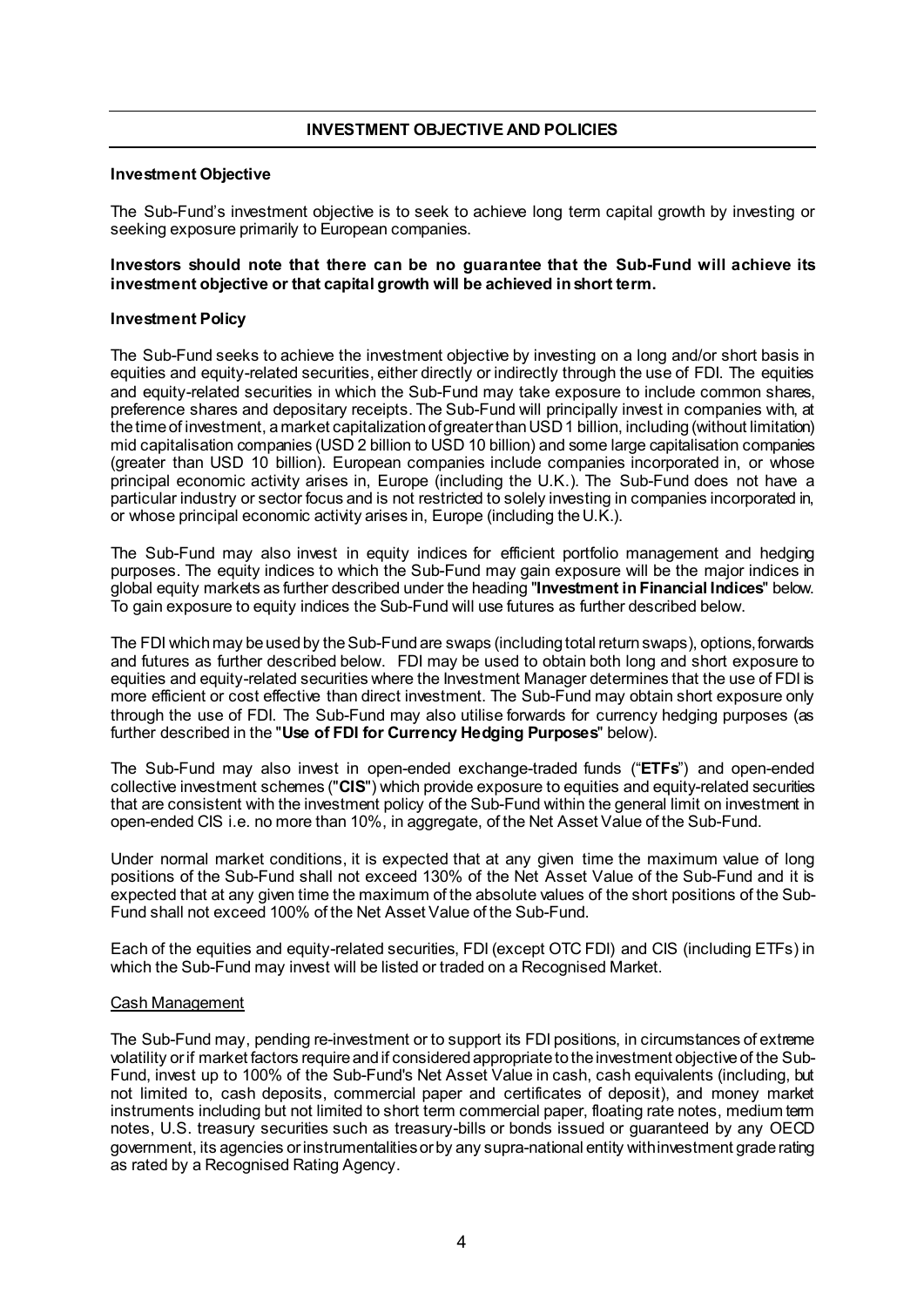#### **Investment Strategy**

The Sub-Investment Manager's investment strategy for identifying the target companies that the Sub-Fund may invest in, will involve a four stage process, namely, 1) Valuation; 2) Catalysts; 3) Positioning; and 4) Dislocation. Finally, the Sub-Investment Manager shall also seek to implement an ESG overlay in the investment-decision making process (as set out in further detail below).

#### *Valuation*

The Sub-Investment Manager will identify the target companies based on valuation levels of such companies by looking at the company's publicly available valuations relative to their performance history, stock sector (for example, such as energy, materials, industrials, utilities, healthcare, financials, consumer discretionary, consumer staples), balance sheet, cash generation projections and credit ratings. The valuation process will be based on a combination of publicly available data and the Sub-Investment Manager's internal projections.

#### *Catalysts*

In selecting the target companies for the Sub-Fund, the Sub-Investment Manager will also consider potential effects of catalyst events on such entities. Catalyst events could include, without limitation, mergers, acquisitions or restructurings affecting or which may affect the relevant companies. The effects of catalyst events could include market pricing discounts and the performance outlook of the company resulting from such a catalyst event.

#### *Positioning*

The Sub-Investment Manager will then consider the "positioning" of the target companies in the market. This will be determined by the Sub-Investment Manager taking into consideration (i) the number of shorted shares of a company, divided by a number of outstanding shares of the target company; (ii) the shareholder base of the target companies, as disclosed on public registers; and (iii) rating and price target for any given listed stock of the target company available on Bloomberg (which is quoted by one or more brokers).

#### *Dislocation*

The Sub-Investment Manager will then carry out a further analysis of the companies to seek to identify discrepancies and dislocations between the earnings revisions and stock pricing of the companies*.* As part of this process the Sub-Investment Manager will consider any rebalancing to indices (i.e. changes to index composition or weightings) which tend to lead to potentially large "passive" flows attributable to tracker funds or similar strategies. Such passive flows can, in the Sub-Investment Manager's view, indicate price dislocations for the stock of certain affected target companies because in many cases the financial and economic factors contributing to the underlying company's valuation may not have changed. Share price moves of target companies versus corporate bond moves will also be monitored as one of the potential dislocation factors.

#### *ESG Overlay and Sustainability Risk Integration*

The Sub-Investment Manager will also seek to implement an overlay over the investment strategy and shall integrate environmental, social and governance (''**ESG**'') factors (including the integration of Sustainability Risks into the investment decision making process). The specific approach to ESG integration taken by the Sub-Investment Manager will depend on multiple factors including analysing the target company's response to ESG factors. The ESG factors which are taken into account include (i) environmental factors e.g. pollution and waste, and contributions to climate changes, (ii) social factors e.g. staff rights and consumer rights; and (iii) governance factors e.g. board composition and diversity.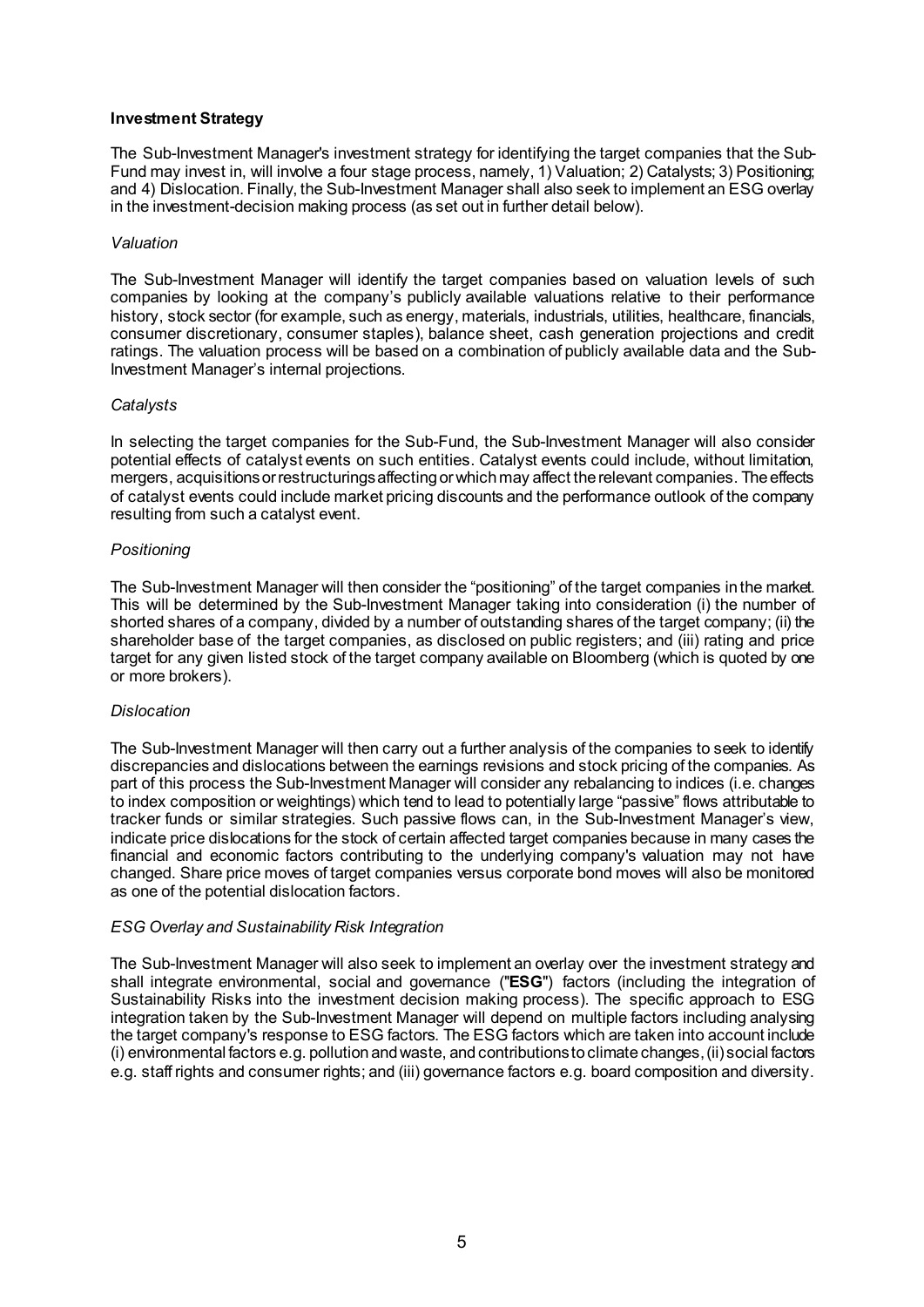In addition, the Sub-Investment Manager will carry out an assessment of the likely impact of Sustainability Risks on the returns of the Sub-Fund, and the overall investment process. The Sub-Investment Manager will not divest from or be obliged to invest in companies solely based on their achieved ESG ratings. The Sub-Investment Manager may use external rating agencies to assess ESG ratings of a target company but the ratings will not be independently audited. The Sub-Investment Manager's aim is to source companies with a positive ESG score in respect of their ESG response. While ESG factors constitute an important selection tool for the Sub-Investment Manager, these will not be the sole metric used by the Sub-Investment Manager in determining a target company's suitability for being included in the portfolio. The Sub-Fund's long portfolio will not consist solely of companies with positive ESG scores and the Sub-Investment Manager may, in fact, short certain target companies which score highly in ESG but are trading at a price above what the company is worth based on the results of the Sub-Investment Manager's investment process for identifying the companies in which the Sub-Fund will invest in.

Based on the results of the investment process outlined above the Sub-Investment Manager will identify the companies that the Sub-Fund will invest in order to create a diversified portfolio of stocks**.**

#### **No guarantees are provided by the Investment Manager or the Sub-Investment Manager that the targeted diversification or portfolio allocation will be achieved. Please refer to the section of the Prospectus entitled "Sustainable Finance Disclosure" for further information.**

## *Long / Short Strategy*

The Sub-Investment Manager will seek to invest the Sub-Fund's assets (i) long in the companies within the investment universe the Sub-Investment Manager determines are trading below what the company is worth based on the Sub-Investment Manager's results of the four stage process for identifying the companies in which the Sub-Fund will invest in; and (ii) short in the companies that the Sub-Investment Manager determines are trading at a price above what the company is worth based on the Sub-Investment Manager's results of the four stage process for identifying the companies in which the Sub-Fund will invest in.

#### **Use of FDI: General**

The Sub-Fund shall enter into FDI with Approved Counterparties on an OTC basis, or shall invest in FDI listed or traded on a Recognised Market. The use of FDI will be subject to the Sub-Fund's investment objective and policy and to the provisions set forth in Appendix III and Appendix IV to the Prospectus.

#### **Use of FDI for Investment Purposes**

As noted above, the Sub-Fund may use swaps (including total return swaps), options, and futures to obtain exposure, on a long and/or short basis, to the equities and equity-related securities described in the "**Investment Policy**" section.

## Swaps:

A swap (including a total return swap) is an OTC agreement between two parties to exchange a series of cash flows or returns on an underlying financial instrument for a set period of time.

Swap legs can be denominated in the same or a different currency. The Sub-Fund may use swaps to hedge against the movements of a particular market or financial instrument or to gain exposure to equities and equity-related securities, instead of using a physical security. Any swaps (including any total return swaps) will be entered into with counterparties that meet the UCITS eligible counterparty criteria as set out in the UCITS Regulations. Such counterparties will be identified in the Sub-Fund's financial statements. For the avoidance of doubt, such counterparty shall not assume any discretion or approval control over the composition or management of the Sub-Fund's investment portfolio.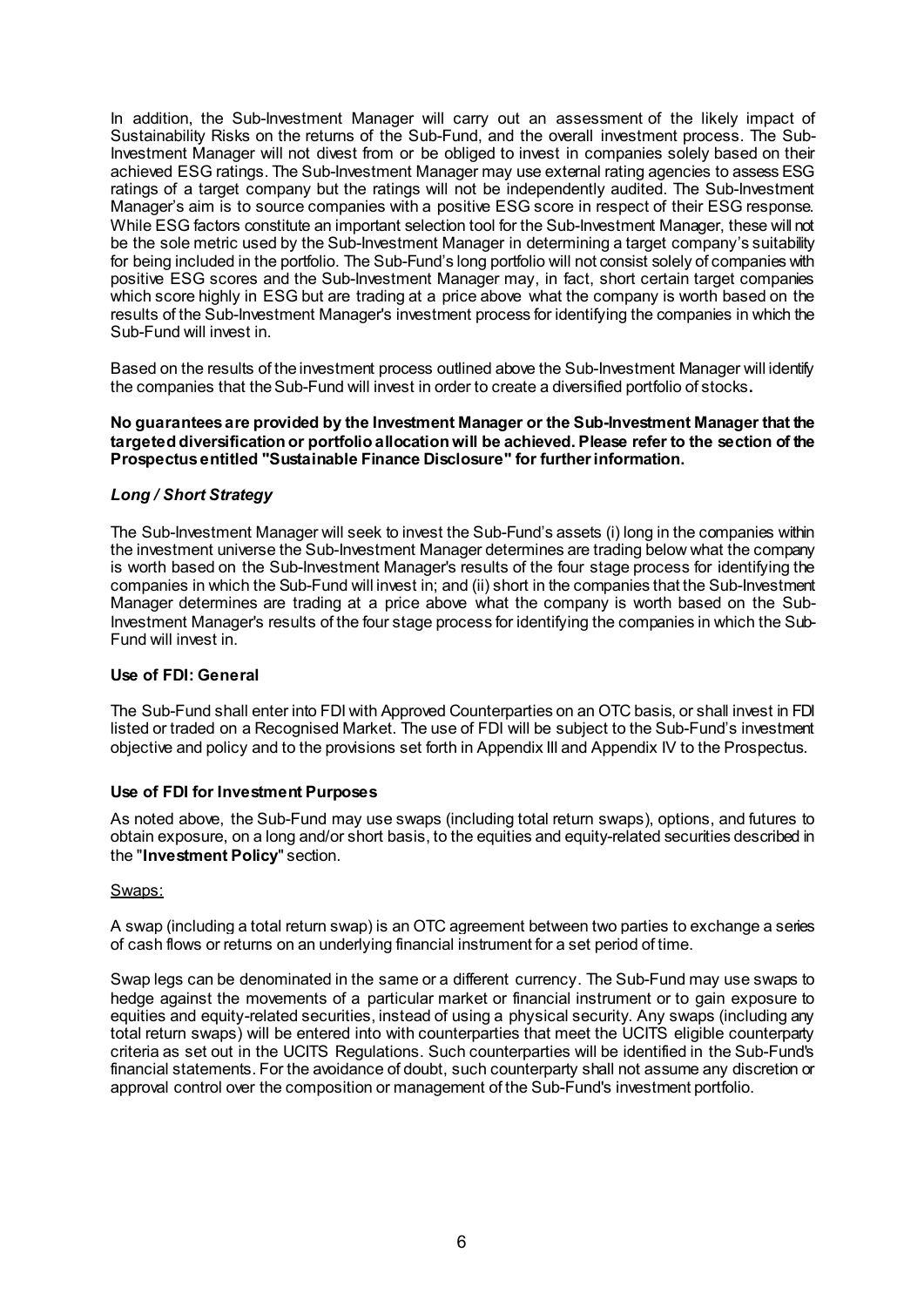## Options:

An option is a contract which gives the contract buyer the right, but not the obligation, to exercise a feature of the option, such as buying a specified quantity of a particular product, asset or financial instrument, on, or up to and including, a future date (the exercise date). The 'writer' (seller) has the obligation to honour the specified feature of the contract. Since the option gives the buyer a right and the seller an obligation, the buyer pays the seller a premium. Put options are contracts that give the option buyer the right to sell to the seller of the option the underlying product or financial instrument at a specified price on, or before, the exercise date. Call options are contracts that give the option buyer the right to buy from the seller of the option the underlying product or financial instrument at a specified price on, or before, the exercise date. Options may also be cash settled.

Options may be used by the Sub-Fund to hedge against the movements of a particular market or financial instrument or to gain exposure to the equities and equity-related securities, instead of using a physical security.

#### Futures:

Futures are contracts to buy or sell a standard quantity of a specific asset (or, in some cases, receive or pay cash based on the performance of an underlying asset or instrument) at a pre-determined future date and at a price agreed through a transaction undertaken on an exchange.

Since these contracts are marked-to-market daily, investors can, by closing out their position, exit from their obligation to buy or sell the underlying assets prior to the contract's delivery date. Using futures to achieve a particular strategy instead of using the underlying or related security frequently results in lower transaction costs being incurred.

Futures may be used by the Sub-Fund to hedge against the movements of a particular market or financial instrument or to gain exposure to the equities, equity indices and equity-related securities, instead of using a physical security.

#### **Use of FDI for Currency Hedging Purposes**

Assets of the Sub-Fund may be denominated in a currency other than the Base Currency and changes in the exchange rate between the Base Currency and the currency of the asset may lead to a depreciation of the value of the Sub-Fund's assets as expressed in the Base Currency. The Sub-Fund may (but is not obliged to) seek to mitigate this exchange rate risk by entering into forward foreign exchange contracts to hedge the currency exposure of assets of the Sub-Fund into the Base Currency. No assurance, however, can be given that such mitigation will be successful.

#### Forwards:

A forward contract locks in the price at which an asset may be purchased or sold on a future date. In forward foreign exchange contracts, the contract holders are obligated to buy or sell from another a specified amount of one currency at a specified price (exchange rate) with another currency on a specified future date. Forward contracts cannot be transferred but they can be 'closed out' by entering into a reverse contract.

Forward foreign exchange contracts may also be used by the Sub-Fund to take positions in the relevant currencies or to hedge against the movements of the foreign exchange markets.

#### **Efficient Portfolio Management Techniques**

The Sub-Fund may enter into total return swaps subject to the conditions and limits laid down by the Central Bank for efficient portfolio management purposes only. The Sub-Fund will not have exposure to stock-lending transactions, repurchase agreements or reverse repurchase agreements. The Sub-Fund's exposure to total return swaps is set out below (in each case as a percentage of Net Asset Value):

|                                    | Expected | Ma<br>laximum |
|------------------------------------|----------|---------------|
| tı ırn<br>Swaps<br>otal<br>Returi. | 20%      | 50%           |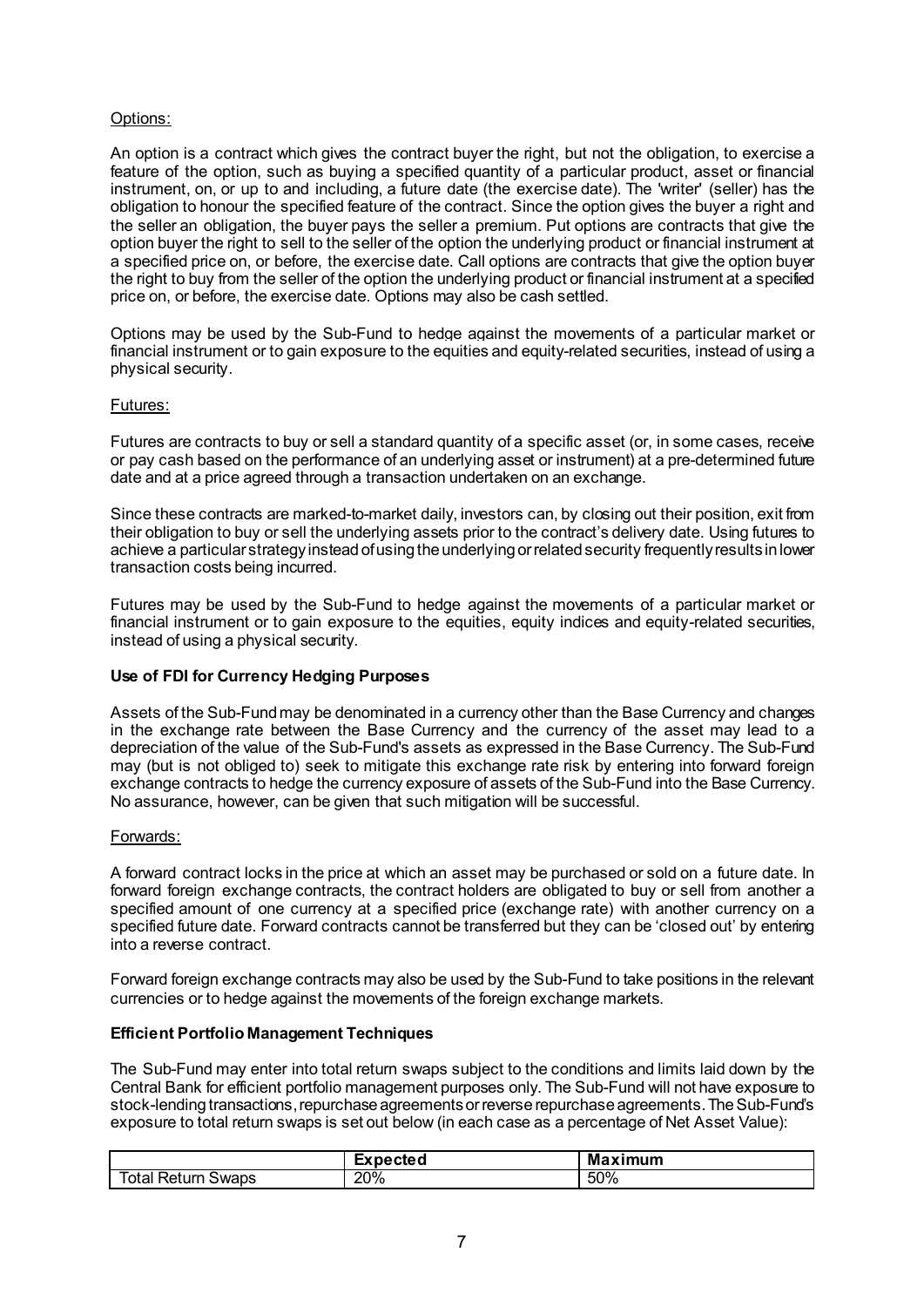#### **Investment in Financial Indices**

As described under the heading "**Investment Policy"** above, the Sub-Fund may use major families of indices in world equity markets, such as CAC 40 Index, DAX Index or the FTSE 100 Index, to gain indirect exposure to equities and any such investment will be made indirectly through index FDI, such as futures.

The rebalancing frequency of the indices in which the Sub-Fund will invest will comply with the requirements of the Central Bank and will not materially impact on the strategy of the Sub-Fund or on transaction costs associated with the Sub-Fund. Where the weighting of any particular component in an equity index exceeds the permitted UCITS investment restrictions after rebalancing, any indirect exposure to such equity index will be disposed of by the Sub-Fund within a reasonable timeframe taking into account the interests of Shareholders to ensure that all regulatory requirements continue to be satisfied. The equity indices to which the Sub-Fund will gain exposure will be disclosed in the latest annual or semi-annual report of the ICAV.

#### **SFDR Information**

The classification of the Sub-Fund as an Article 6 Fund means that the Sub-Fund does not promote environmental or social characteristics in a way that meets the specific criteria contained in Article 8 of SFDR or have sustainable investment as its objective in a way that meets the specific criteria contained in Article 9 of SFDR. The Sub-Investment Manager shall integrate ESG factors including the consideration of Sustainability Risks into the investment decision-making process when determining what investments to make for a Sub-Fund. This approach to ESG integration will depend on multiple factors as outlined above in the ''**Investment Strategy**'' section above.

Please refer to the section of the Prospectus entitled **"Sustainable Finance Disclosure"** for further information.

#### **Assessment of the Impact on Likely Returns**

An assessment is undertaken by the Sub-Investment Manager of the likely impacts of the Sustainability Risks, on the Sub-Fund's returns. In considering Sustainability Risks in investment decisions, the Sub-Investment Manager may, forgo opportunities for the Sub-Fund to gain exposure to certain companies and it may, choose to sell an investment when it might otherwise be disadvantageous to do so. Even where Sustainability Risks are identified there can be no guarantee that the Sub-Investment Manager will correctly assess the impact of Sustainability Risks on the Sub-Fund's investments or proposed investments. Where a Sustainability Risk is identified in respect of an asset, there could be a negative impact on, or loss of its value.

#### **Leverage**

In accordance with the Central Bank's requirements, the Sub-Fund may be leveraged through its investment in FDI which will be measured using the commitment approach, whereby, in general, FDI exposures are calculated by adding together the values of the assets notionally underlying each FDI.

The Sub-Fund may also take account of netting and hedging arrangements when calculating global exposure in accordance with the Central Bank's requirements. The exposure of the Sub-Fund will be measured using the commitment approach and the maximum total exposure of the Sub-Fund will be 180% (comprising 100% of the Net Asset Value of the Sub-Fund and 80% exposure through its investment in FDI).

#### **Risk Management**

The Manager is required under the UCITS Regulations to employ a risk management process which will enable it to accurately monitor, manage and measure the risks attached to FDI that it uses. The commitmentapproachmethodused by the Manager is one of the two methods explicitly permitted under the UCITS Regulations for this purpose and details of this process have been provided to the Central Bank in the risk management process statement the Manager has filed with the Central Bank. The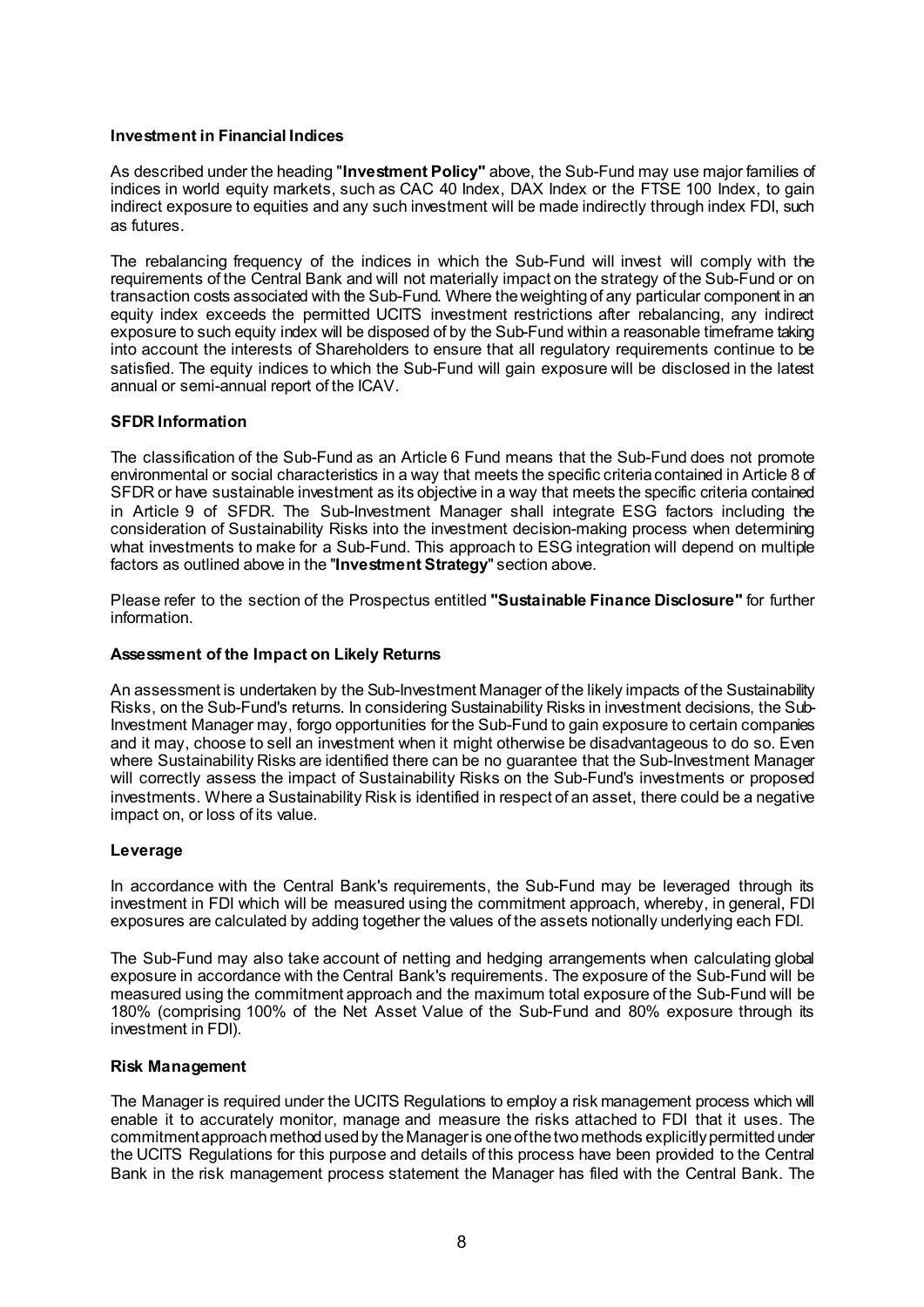Manager will, on request, provide supplementary information to Shareholders relating to the risk management methods employed, including the quantitative limits that are applied and any recent developments in the risk and yield characteristics of the main categories of investments.

The Sub-Fund will not utilise any FDI that are not included in its existing risk management process, and it will not use such FDI until such time as the risk management process has been prepared and submitted to the Central Bank in accordance with the Central Bank requirements.

#### **Investment Restrictions**

In accordance with the UCITS Regulations, the Sub-Fund has been granted a derogation by the Central Bank from Regulations 70, 72 and 73 of the UCITS Regulations for a period of six (6) months following the date of approval of the Sub-Fund pursuant to the UCITS Regulations provided that the Sub-Fund still observes the principle of risk spreading and during this period the investment policy above will be applied in accordance with this derogation.

The general investment restrictions contained in the Investment Restrictions section of the Prospectus also apply.

## **Profile of a Typical Investor**

The Sub-Investment Manager expects that typical investors will be institutional investors, high net worth individuals seeking to achieve a return on their investment in the long term and are willing to accept the risks associated with an investment of this type.

## **HOW TO BUY SHARES**

Shares will be offered at the initial price per Share ("**Initial Price**") set out in the table below in the Fees and Expenses section from 9:00 a.m. on 2 March 2022 to 5:00 p.m. on 1 September 2022 (the ''**Initial Offer Period**'')or such other date as the Directors may determine and notify to the Central Bank, subject to receipt by the ICAV of applications and subscription proceeds in the manner described below. Shares of all Classes of the Sub-Fund for which the Initial Offer Period has closed will be available for subscription on each Dealing Day at the prevailing Net Asset Value per Share.

The denomination of each Share Class and the minimum investment amount for each Share Class is set out in the "**Fees and Expenses**" table below. The Directors may waive the minimum investment amount at their discretion, but any waiver of the minimum investment amount shall be made in accordance with the principles of fair treatment required by the UCITS Regulations.

Details of the Shares of all Classes of the Sub-Fund which are in issue are available on [www.bloomberg.com](http://www.bloomberg.com/).

Orders for Shares of all Classes of the Sub-Fund that are received and accepted by or on behalf of the Administrator or the ICAV at the address specified in the Application Form, prior to 1.00 p.m. (Irish time) (the "**Subscription Dealing Deadline**") one (1) Business Day prior to the relevant Dealing Day, will be processed at the Net Asset Value in respect of that Dealing Day. In exceptional circumstances, the Directors, in their absolute discretion, may accept orders after the relevant Subscription Dealing Deadline provided that any such order is received prior to the close of business of the market that closes first in the market relevant to the assets. Shares will be provisionally allotted subject to receipt of the cleared subscription monies, provided that cleared funds are received and accepted by or on behalf of the Administrator or the ICAV before 11.59 p.m. (Irish time) three (3) Business Days following the relevant Dealing Day (the "**Funding Deadline**"). Orders to subscribe for Shares received and accepted by or on behalf of the Administrator or the ICAV after the Subscription Dealing Deadline for the Sub-Fund will be processed at the Net Asset Value in respect of the next Dealing Day. It is the responsibility of the Distributor and intermediaries as appointed in accordance with the requirements of the Central Bank to ensure that orders placed through them are transmitted onwards to the Administrator on a timely basis.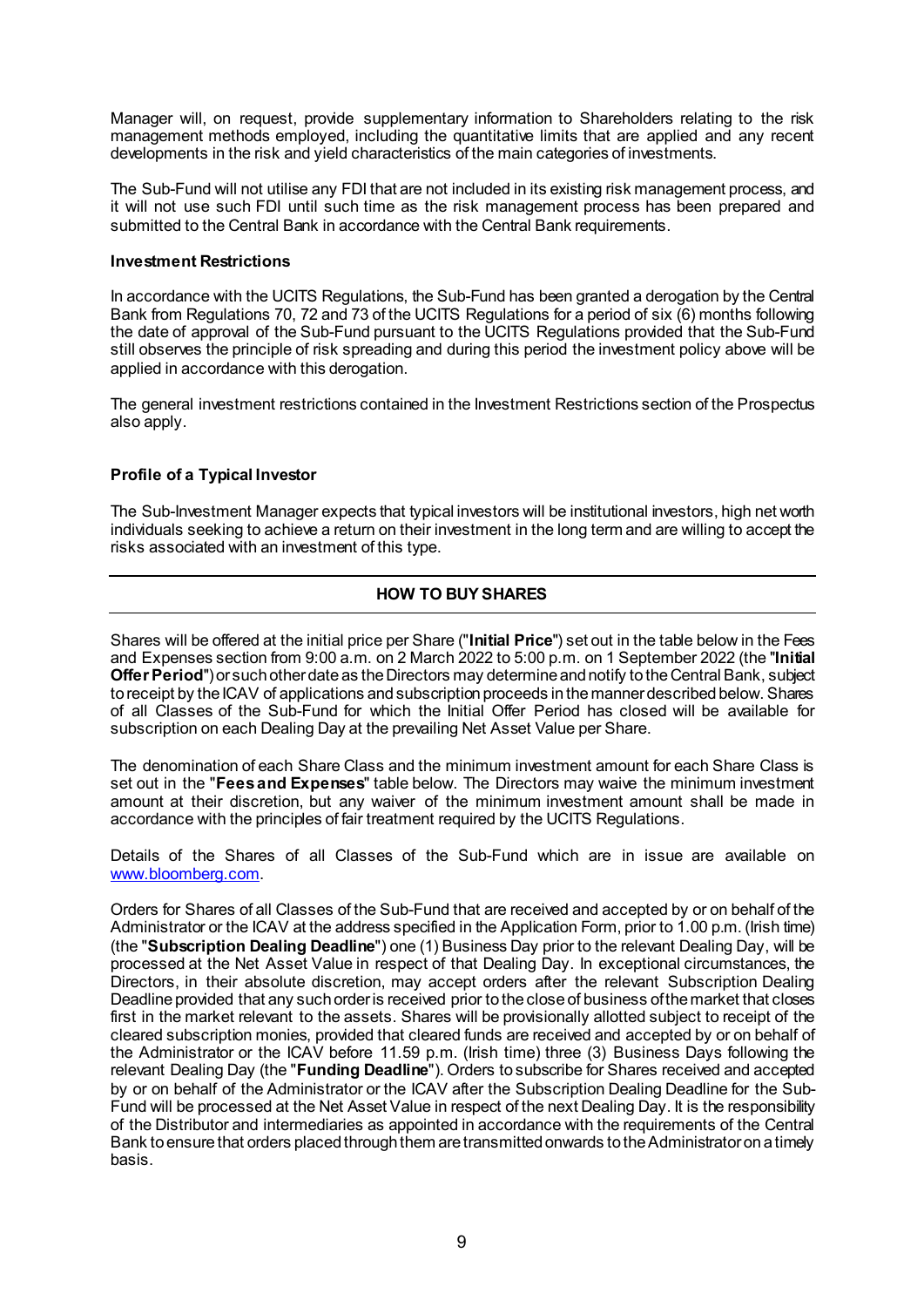Where subscription monies are not received by the ICAV before the Funding Deadline, the ICAV may temporarily borrow an amount equal to the subscription monies and invest such monies in accordance with the investment objective and policies of the Sub-Fund, subject to the receipt of the cleared subscription monies no later than ten (10) Business Days after the Funding Deadline. Any such borrowings will be in accordance with the requirements of the Central Bank and will not, in any event, exceed 10% of the Net Asset Value of the Sub-Fund. Once the subscription monies are received the Sub-Fund will use such subscription monies to repay the relevant borrowings and reserves the right to charge that investor interest on such outstanding subscription monies at normal commercial rates. In addition, the investor shall indemnify the ICAV for any losses, costs or expenses suffered directly or indirectly by the ICAV or the Sub-Fund as a result of the investor's failure to pay for Shares applied for by the due date set forth in the Prospectus and this Supplement. The ICAV also reserves the right to cancel the provisional allotment of the relevant Shares in those circumstances. In computing any losses covered under this paragraph, account shall be taken, where appropriate, of any movement in the price of the Shares concerned between the transaction date and cancellation of the transaction or redemption of the Shares, and of the costs incurred by the ICAV or the Sub-Fund in taking proceedings against the applicant.

For additional information concerning subscriptions, please consult "**Investing in Shares**" in the Prospectus.

## **HOW TO REDEEM SHARES**

**Shareholders may redeem their Shares by mail or fax.** Shareholders may request the ICAV to redeem their Shares on and with effect from any Dealing Day at a price based on the relevant Net Asset Value per Share in respect of such Dealing Day. Any amendments to a Shareholder's registration details or payment instructions will only be effected on receipt of original documentation.

Save where expressly provided herein or in the Prospectus, a redemption request forwarded by mail or fax must be received by the ICAV, c/o the Administrator, at the address specified in an Application Form not later than 1.00 p.m. (Irish time) three (3) Business Days prior to the relevant Dealing Day (the "**Redemption Dealing Deadline**"). Faxes should be sent to +353 1 531 8504. Redemption proceeds will normally be paid within three (3) Business Days of the relevant Dealing Day and no later than ten (10) Business Days of the relevant Redemption Dealing Deadline. However, no redemption payments will be made until the complete subscription documentation in original form where required by the ICAV has been received by the Administrator (including any documents in connection with anti-money laundering procedures) and the anti-money laundering procedures have been completed. Requests received after the Redemption Dealing Deadline on a Dealing Day shall be processed as at the next Dealing Day unless previously withdrawn. All requests for redemptions must be endorsed by the record owner(s) exactly as the Shares are registered. In addition, in some cases the Administrator may require the furnishing of additional documents such as where the Shares are registered in the name of a corporation, partnership or fiduciary.

#### **For additional information concerning redemptions and restrictions thereon, please consult "Investing in Shares" in the Prospectus.**

## **HOW TO EXCHANGE OR TRANSFER SHARES**

Shareholders may exchange Shares in the Sub-Fund on any Dealing Day for Shares of another Class in the Sub-Fund or Shares in any Class of any other sub-fund authorised by the Central Bank. An exchange request will be treated as an order to redeem the shares held prior to the exchange and a purchase order for new Shares or shares of another sub-fund (together, "**New Shares**") with the redemption proceeds. The original Shares will be redeemed at their prevailing Net Asset Value per share and the New Shares will be issued at the Net Asset Value per Share of the corresponding class of the applicable sub-fund. Exchange requests for Shares must be made through the Distributor for onward transmission to the Administrator in accordance with such detailed instructions regarding exchange procedures as are furnished by the Administrator. The exchange of Shares in NewShares will be subject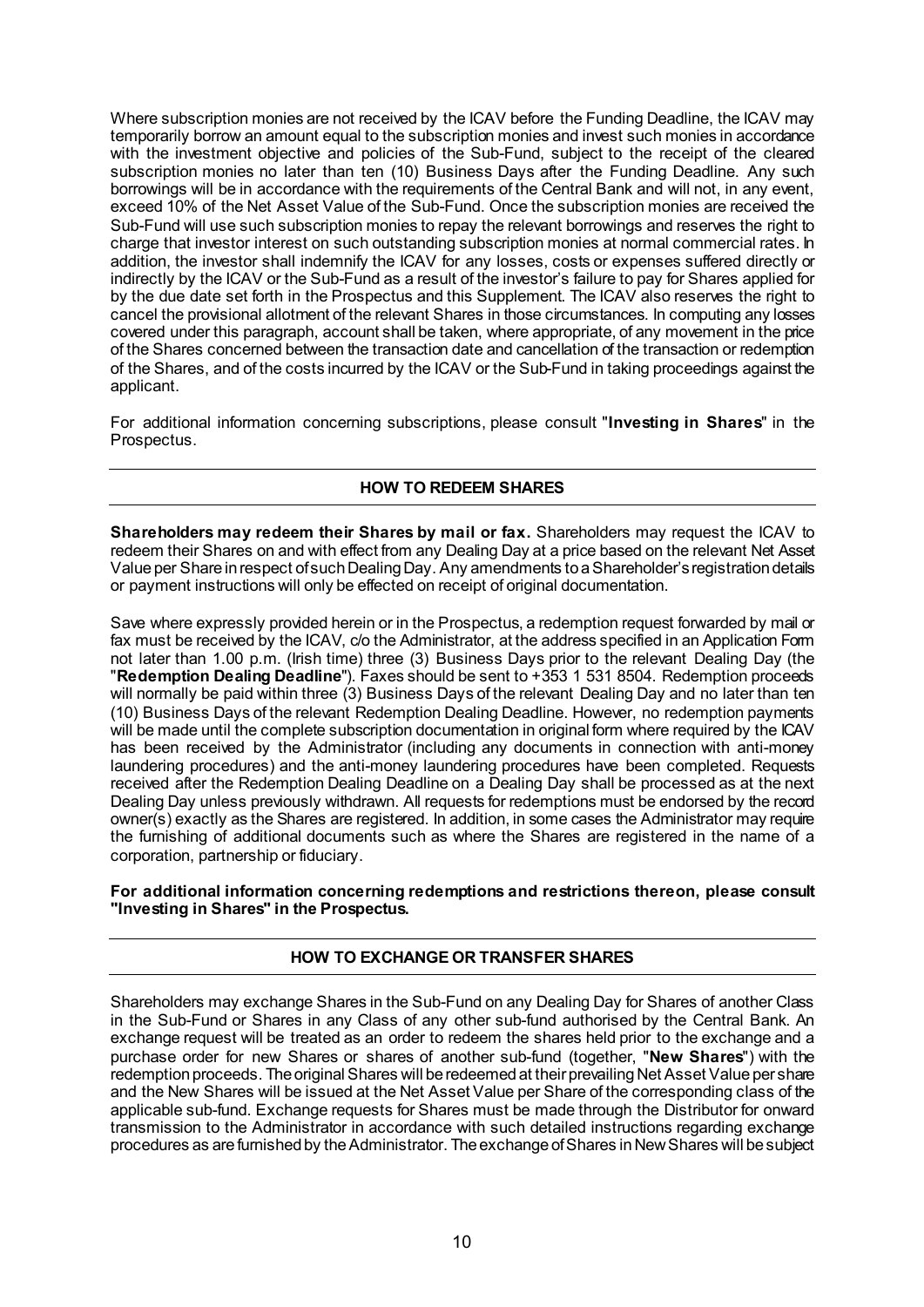to the Shareholder meeting the eligibility requirements applicable to the New Shares, including without limitation minimum investment and minimum shareholding requirements, if any.

No exchange fee will be charged by the ICAV or the Manager.

Transfers of Shares must be affected by submission of an original Stock Transfer Form or other form of transfer acceptable to the ICAV. Every form of transfer must state the full name and address of each of the transferor and the transferee and must be signed by or on behalf of the transferor. The Directors (or the Administrator on their behalf) may decline to register any transfer of Shares unless the transfer form is deposited at the registered office of the ICAV, or such other place as the Directors may reasonably require, accompanied by such other evidence as the Directors may reasonably require to show the right of the transferor to make the transfer. The transferor shall be deemed to remain the holder of the Shares until the name of the transferee is entered in the register of Shareholders. A transfer of Shares will not be registered unless the transferee, if not an existing Shareholder, has completed an Application Form to the satisfaction of the Directors.

#### **For additional information concerning exchanges and restrictions thereon, please consult "Investing in Shares" in the Prospectus.**

Shares are freely transferable and may not be subject to any transfer restrictions or compulsory redemption save where the holding of such Shares may result in regulatory, pecuniary, legal, taxation or material administrative disadvantage for the ICAV or its Shareholders as a whole, or where such transfer would result in a Shareholder falling below the specified minimum holding, if applicable. To avoid such regulatory, pecuniary, legal, taxation or material administrative disadvantage for the ICAV or its Shareholders as a whole, transfers of Shares may be refused at the discretion of the Directors or the Administrator on their behalf. A proposed transferee may be required to provide such representations, warranties or documentation as the Directors may require in relation to the above matters. In the event that the ICAV does not receive a Declaration (as described in the section of the Prospectus entitled "**Taxation**") in respect of a transferee, the ICAV will be required to deduct appropriate tax in respect of any payment to the transferee or any sale, transfer, cancellation, redemption, repurchase or other payment in respect of the Shares as described in the section headed "**Taxation**" in the Prospectus.

## **DIVIDEND POLICY**

The Directors do not intend to declare dividend distributions in respect of the Sub-Fund. Accordingly, all income and capital gains in respect of the Sub-Fund will be re-invested in the Sub-Fund and shall be reflected in the Net Asset Value per Share of the Sub-Fund.

If dividends are to become payable in respect of any of the share classes, Shareholders will be notified in advance and full details will be provided in an updated Supplement for the Sub-Fund

## **SPECIAL CONSIDERATIONS AND RISK FACTORS**

Investors should be aware of the risks of the Sub-Fund including, but not limited to, the risks described in the **"SPECIAL CONSIDERATIONS AND RISK FACTORS"** section of the Prospectus. Investment in the Sub-Fund is suitable only for persons who are in a position to take such risks.

#### **The Sub-Fund is not capital protected nor is it guaranteed. There is no assurance that the investment objective of the Sub-Fund will be achieved.**

Although the Sub-Investment Manager has significant prior experience in portfolio management in the fixed income space, the past performance of any investments or investment funds managed by the Sub-Investment Manager cannot be construed as any indication of the future results for the Sub-Fund. The Sub-Investment Manager does not have pre-existing track record in the strategy of the Sub-Fund and no guarantees can be given that the Sub-Investment Manager will successfully implement this strategy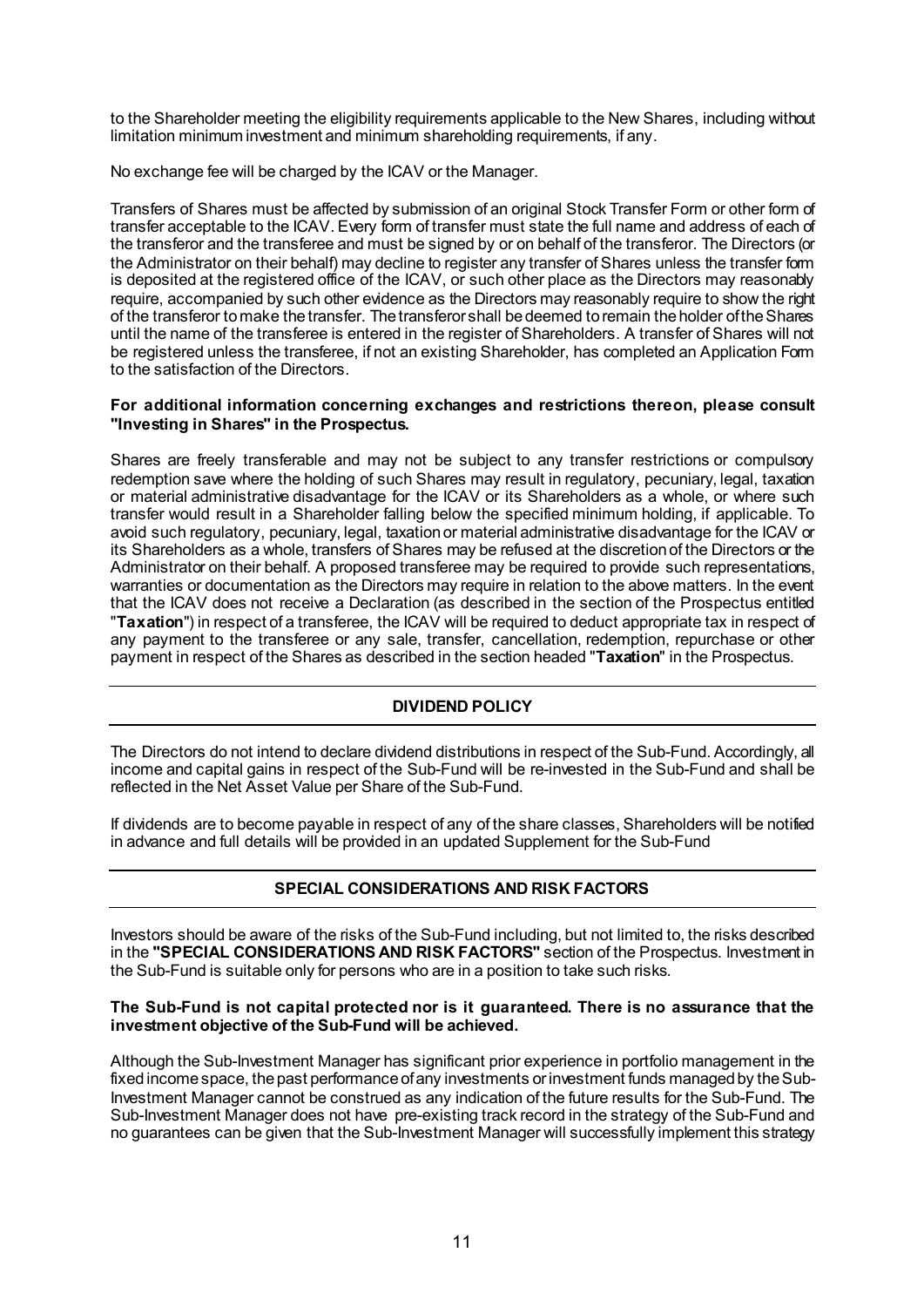or that suitable investment opportunities can be located to implement this strategy. **Risk Factors Not Exhaustive**

The investment risks set out in the Prospectus do not purport to be exhaustive and potential investors should be aware that an investment in the ICAV or any Sub-Fund may be exposed to risks of an exceptional nature from time to time.

## **FEES AND EXPENSES**

This section should be read in conjunction with the section entitled **"Fees and Expenses"** in the Prospectus. The table below summarises the fees that are currently imposed in respect of each Share Class. Further details in relation to each of these fees are set out below.

| <b>Share Class</b>                  | <b>EUR</b><br><b>GBP</b><br><b>Institutional</b><br>Institutional<br><b>Class</b><br>Class |                | <b>CHF</b><br><b>Institutional</b><br><b>Class</b> | <b>USD</b><br><b>Institutional</b><br><b>Class</b> |
|-------------------------------------|--------------------------------------------------------------------------------------------|----------------|----------------------------------------------------|----------------------------------------------------|
| <b>Initial Price</b>                | <b>EUR 100</b>                                                                             | <b>GBP 100</b> | <b>CHF 100</b>                                     | <b>USD 100</b>                                     |
| <b>Minimum Investment</b>           | EUR 100,000                                                                                | GBP 100,000    | CHF 100,000                                        | <b>USD 100,00</b>                                  |
| <b>Investment Management</b><br>Fee | 1.50%                                                                                      | 1.50%          | 1.50%                                              | 1.50%                                              |
| <b>Performance Fee</b>              | 20.00%                                                                                     | 20.00%         | 20.00%                                             | 20.00%                                             |
| <b>Subscription Fee</b>             | 0.00%                                                                                      |                | $0.00\%$                                           | $0.00\%$                                           |
| <b>Redemption Fee</b>               | 0.00%                                                                                      | 0.00%          | 0.00%                                              | $0.00\%$                                           |
| <b>Exchange Fee</b>                 | $0.00\%$                                                                                   | $0.00\%$       | $0.00\%$                                           | $0.00\%$                                           |

| <b>Share Class</b>                  | <b>EUR Founder</b><br><b>Class</b> | <b>GBP</b> Founder<br><b>Class</b> | <b>CHF Founder</b><br>Class | <b>USD Founder</b><br>Class |
|-------------------------------------|------------------------------------|------------------------------------|-----------------------------|-----------------------------|
| <b>Initial Price</b>                | <b>EUR 100</b>                     | <b>GBP 100</b>                     | <b>CHF 100</b>              | <b>USD 100</b>              |
| <b>Minimum Investment</b>           | EUR 100,000                        | GBP 100,000                        | CHF 100,000                 | <b>USD 100,000</b>          |
| <b>Investment Management</b><br>Fee | $1.00\%$                           | 1.00%                              | $1.00\%$                    | 1.00%                       |
| <b>Performance Fee</b>              | 10.00%                             | 10.00%                             | 10.00%                      | 10.00%                      |
| <b>Subscription Fee</b>             | $0.00\%$                           | $0.00\%$                           | $0.00\%$                    | $0.00\%$                    |
| <b>Redemption Fee</b>               | $0.00\%$                           | $0.00\%$                           | $0.00\%$                    | 0.00%                       |
| <b>Exchange Fee</b>                 | $0.00\%$                           | 0.00%                              | $0.00\%$                    | 0.00%                       |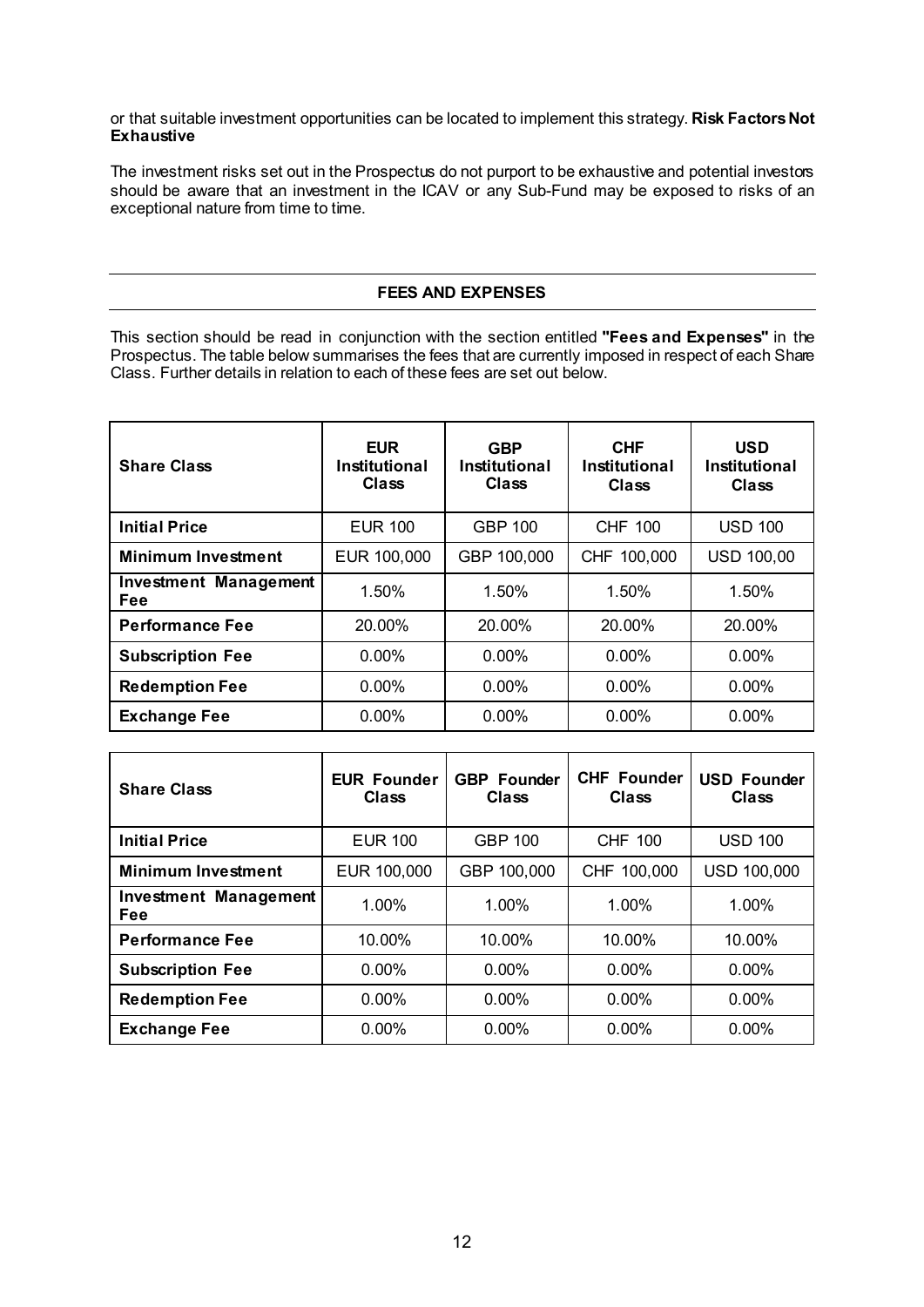| <b>Share Class</b>                  | <b>EUR Retail</b><br><b>Class</b> | <b>GBP Retail</b><br><b>Class</b> | <b>CHF Retail</b><br>Class | <b>USD Retail</b><br>Class |
|-------------------------------------|-----------------------------------|-----------------------------------|----------------------------|----------------------------|
| <b>Initial Price</b>                | <b>EUR 100</b>                    | <b>GBP 100</b>                    | <b>CHF 100</b>             | <b>USD 100</b>             |
| <b>Minimum Investment</b>           | EUR 10,000                        | GBP 10,000                        | CHF 10,000                 | <b>USD 10,000</b>          |
| Investment<br><b>Management Fee</b> | 2.00%                             | 2.0%                              | 2.00%                      | 2.00%                      |
| <b>Performance Fee</b>              | 20.00%                            | 20.00%                            | 20.00%                     | 20.00%                     |
| <b>Subscription Fee</b>             | 3.00%                             | 3.00%                             | 3.00%                      | $3.00\%$                   |
| <b>Redemption Fee</b>               | $0.00\%$                          | $0.00\%$                          | $0.00\%$                   | $0.00\%$                   |
| <b>Exchange Fee</b>                 | 0.00%                             | 0.00%                             | 0.00%                      | 0.00%                      |

| <b>Share Class</b>                         | <b>EUR</b><br><b>Management</b><br>Class | <b>GBP</b><br><b>Management</b><br>Class | <b>CHF</b><br><b>Management</b><br><b>Class</b> | <b>USD</b><br><b>Management</b><br>Class |
|--------------------------------------------|------------------------------------------|------------------------------------------|-------------------------------------------------|------------------------------------------|
| <b>Initial Price</b>                       | <b>EUR 100</b>                           | <b>GBP 100</b>                           | <b>CHF 100</b>                                  | <b>USD 100</b>                           |
| <b>Minimum Investment</b>                  | EUR 10,000                               | GBP 10,000                               | CHF 10,000                                      | <b>USD 10,000</b>                        |
| <b>Investment Management</b><br><b>Fee</b> | 0.00%                                    | $0.0\%$                                  | $0.00\%$                                        | 0.00%                                    |
| <b>Performance Fee</b>                     | 0.00%                                    | $0.00\%$                                 | 0.00%                                           | 0.00%                                    |
| <b>Subscription Fee</b>                    | 0.00%                                    | $0.00\%$                                 | $0.00\%$                                        | $0.00\%$                                 |
| <b>Redemption Fee</b>                      | 0.00%                                    | $0.00\%$                                 | 0.00%                                           | $0.00\%$                                 |
| <b>Exchange Fee</b>                        | 0.00%                                    | 0.00%                                    | 0.00%                                           | 0.00%                                    |

Each of the percentages set out above is a percentage of the Net Asset Value of the Sub-Fund unless stated otherwise.

The Sub-Fund will hedge the foreign currency exposure of non-Base Currency Share Classes against the Base Currency.

The Management Class Shares in the Sub-Fund shall only be made available for subscription to such entities or persons as the Manager may determine from time to time in its absolute discretion.

#### **Investment Management Fee**

The Sub-Fund will be subject to an investment management fee in an amount which will not exceed:

- i. 1.00% per annum of the Net Asset Value of the Sub-Fund in the case of the Founder Class Shares;
- ii. 1.50% per annum of the Net Asset Value of the Sub-Fund in the case of the Institutional Class Shares; and
- iii. 2.00% per annum of the Net Asset Value of the Sub-Fund in the case of the Retail Class Shares.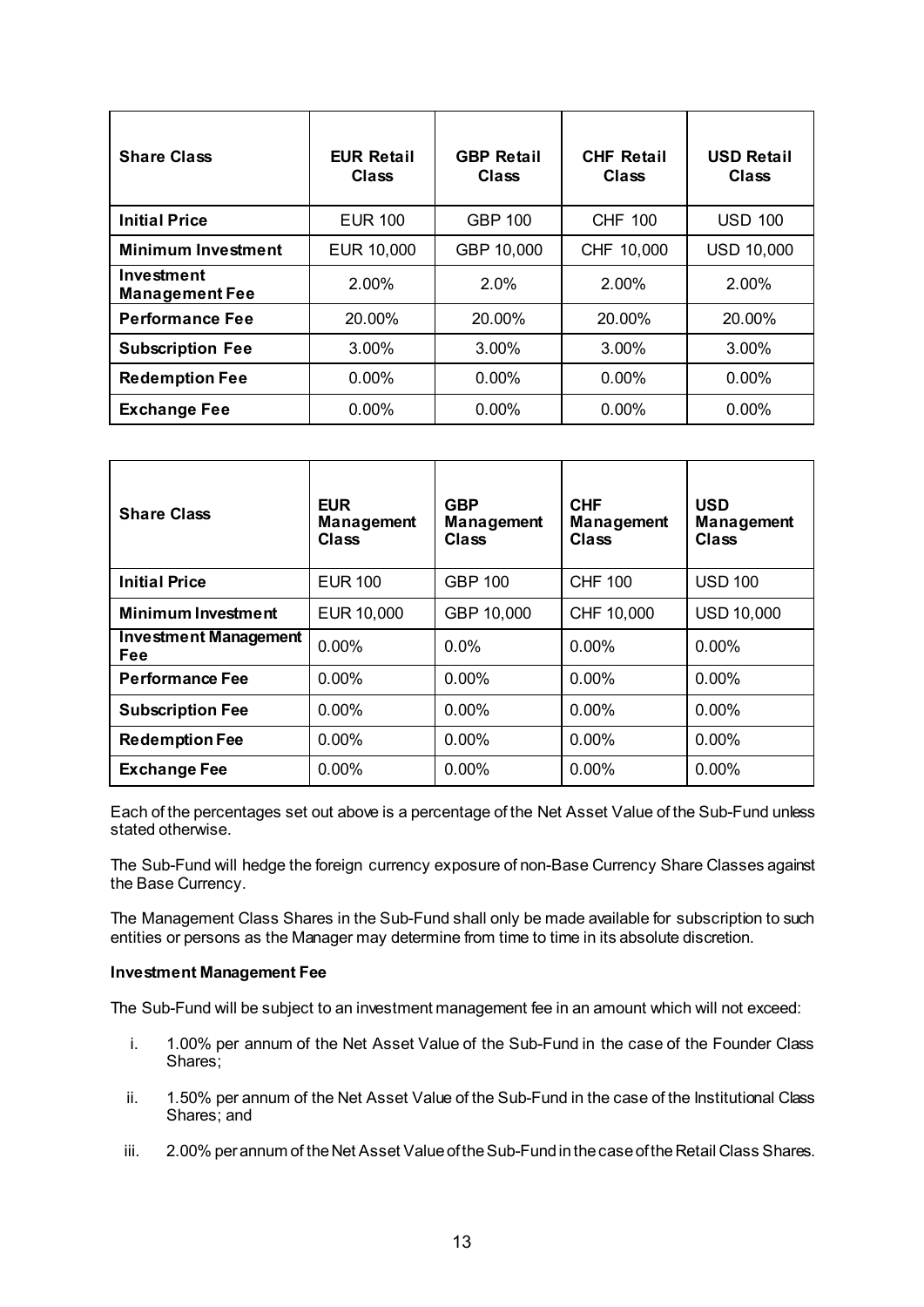The investment management fee will accrue daily and will be payable monthly in arrears on the last Dealing Day for that month in the Base Currency.

The investment management fee will be paid by the ICAV to the Investment Manager which will pay the fees of the Sub-Investment Manager out of these fees. The ICAV will also reimburse the Investment Manager and the Sub-Investment Manager out of the assets of the Sub-Fund for reasonable out-ofpocket expenses incurred by the Investment Manager and the Sub-Investment Manager.

The Manager may from time to time, and in its sole discretion and out of its own resources, decide to rebate to some or all Shareholders (or their agents) or to intermediaries, part or all of the investment management fees it receives in relation to the Sub-Fund. Any such rebates may be applied in paying up additional Shares to be issued to the Shareholder.

#### **Performance Fee**

The Manager will also be entitled to receive a performance fee in respect of the Institutional Class Shares, the Founder Class Shares and the Retail Class Shares, calculated as set out below (the "**Performance Fee**"). The Manager may pay some or all of the Performance Fee to the Sub-Investment Manager. The calculation of the Performance Fee is structured so as not to be open to the possibility of manipulation and the calculation shall be verified by the Depositary as at each payment date (as defined below).

The Performance Fee in respect of each Share Class will be calculated in respect of each calendar year (a "**Calculation Period**"). The end of the Calculation Period is the last Dealing Day of each calendar year. The Performance Fee will be deemed to accrue on a daily basis as at each Valuation Point.

The first Calculation Period is the period commencing on the Business Day immediately following the end of the Initial Offer Period and ending on the last Dealing Day in that calendar year. The Initial Price will be taken as the starting price of the first Calculation Period.

The Performance Fee is normally payable to the Manager in arrears within 14 calendar days of the end of each Calculation Period. However, in the case of Shares redeemed during a Calculation Period, the accrued Performance Fee in respect of those Shares will be payable within 14 calendar days after the date of redemption (the "**Payment Date**").

If the Management Agreement is terminated before the end of any Calculation Period, the Performance Fee in respect of the then current Calculation Period will be calculated and paid as though the date of termination were the end of the relevant period.

The Performance Fee for the Institutional Class Shares, the Founder Class Shares and the Retail Class Shares (together the "**Equalisation Class Shares**") is calculated on a Share-by-Share basis so that each such Share is charged a Performance Fee, which equates precisely with that Share's performance. This method of calculation ensures that (i) any Performance Fee paid to the Sub-Investment Manager is charged only to those Shares which have appreciated in value, (ii) all holders of Shares of the same Class have the same amount of capital per Share at risk in the Sub-Fund, and (iii) all Shares of the same Class have the same Net Asset Value per Share.

For each Calculation Period, the Performance Fee will be calculated at the relevant percentage rate per annum shown in the table above for each of the relevant share classes (the "**Relevant Percentage**") of the appreciation in the Net Asset Value per Share of each such Class during that Calculation Period above the Peak Net Asset Value per Share of that Class.

The Peak Net Asset Value per Share ("**Peak Net Asset Value per Share**") is the greater of (i) the Initial Price or (ii) the highest Net Asset Value per Share of the relevant Class in effect immediately after the end of the previous Calculation Period in respect of which a Performance Fee (other than a Performance Fee Redemption, as defined below) was charged. The Performance Fee for each of the Equalisation Class Shares will therefore only be payable on the increase of the Net Asset Value per Share over (i) the previous highest net asset value per share on which a performance fee was paid or accrued; or (ii) the initial offer price, whichever is higher. This will be subject to the adjustments below in respect of (i) Shares issued at a price below the Peak Net Asset Value per Share, as these Shares will be charged a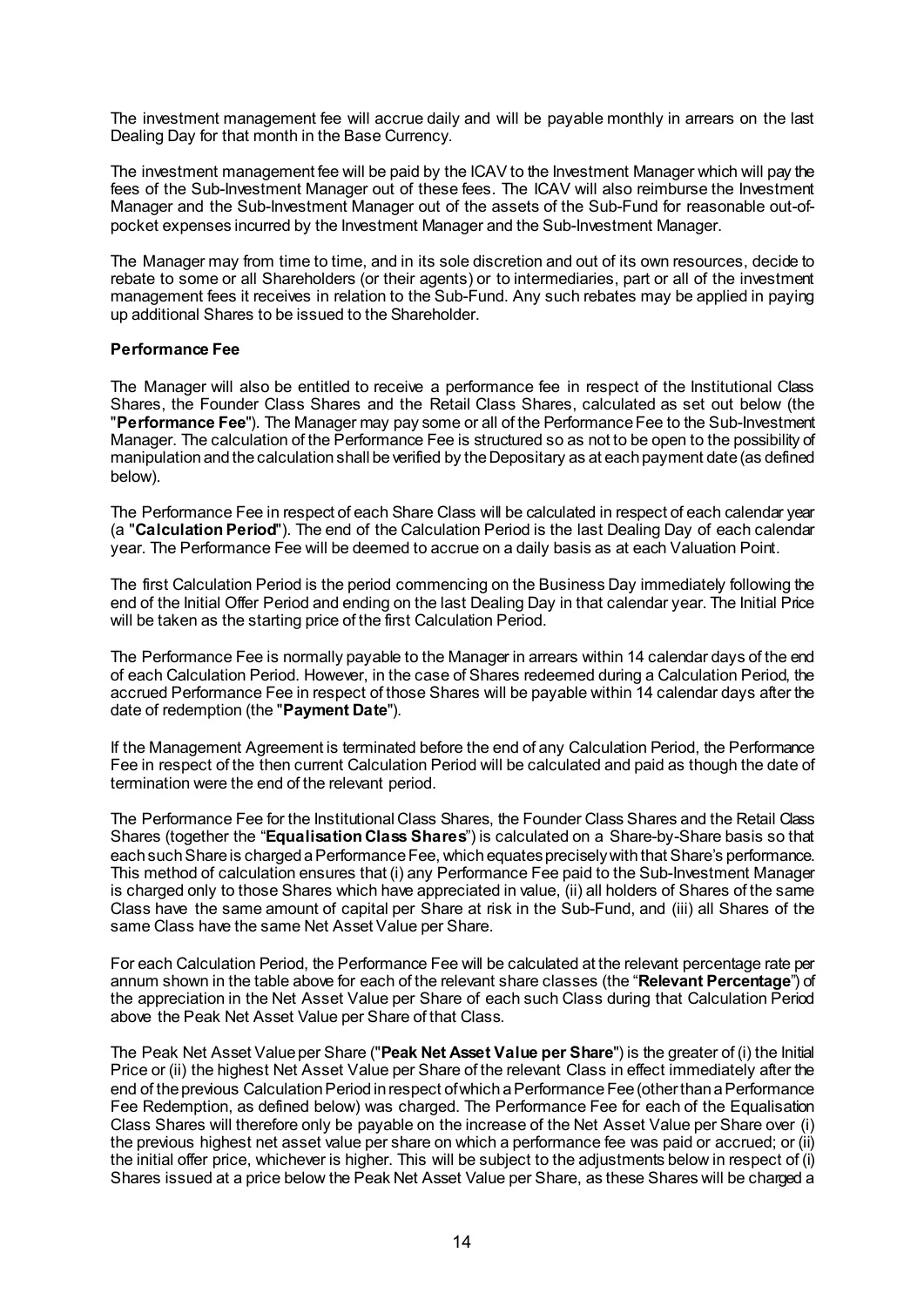performance fee in respect of the increase in their Net Asset Value per Share over the price at which they were issued, until they attain the Peak Net Asset Value per Share; or (ii) Shares issued at a price above the Peak Net Asset Value per Share as investors will be required to pay an amount in excess of the then current Net Asset Value per Share of that Class equal to the Relevant Percentage of the difference between the then current Net Asset Value per Share of that Class (before accrual for the Performance Fee) and the Peak Net Asset Value per Share of that Class.

## **Adjustments**

If an investor subscribes for Equalisation Class Shares at a time when the Net Asset Value per Share of the relevant Class is other than the Peak Net Asset Value per Share of that Class, certain adjustments will be made to reduce inequities that could otherwise result to the subscriber.

If such Shares are subscribed for at a time when the Net Asset Value per Share is less than the Peak Net Asset Value per Share of the relevant Class, the investor will be required to pay a Performance Fee with respect to any subsequent appreciation in the value of those Shares. With respect to any appreciation in the value of those Shares from the Net Asset Value per Share at the date of subscription up to the Peak Net Asset Value per Share, the Performance Fee will be charged at the end of each Calculation Period by redeeming at the Net Asset Value per Share such number of the investor's Shares of the relevant Class as have an aggregate Net Asset Value (after accrual for any Performance Fee) equal to the Relevant Percentage of any such appreciation (a "**Performance Fee Redemption**"). An amount equal to the aggregate Net Asset Value of the Shares so redeemed will be paid to the Sub-Investment Manager as a Performance Fee. The Sub-Fund will not be required to pay to the investor the redemption proceeds of the relevant Shares. Performance Fee Redemptions are employed to ensure that the Sub-Fund maintains a uniform Net Asset Value per Share of each Class so that any further appreciation in the Net Asset Value per Share of the investor's Shares above the Peak Net Asset Value per Share of that Class will be charged a Performance Fee in the normal manner described above.

If such Shares are subscribed for at a time when the Net Asset Value per Share is greater than the Peak Net Asset Value per Share of the relevant Class, the investor will be required to pay an amount in excess of the then current Net Asset Value per Share of that Class equal to the Relevant Percentage of the difference between the then current Net Asset Value per Share of that Class (before accrual for the Performance Fee) and the Peak Net Asset Value per Share of that Class (an "**Equalisation Credit**"). At the date of subscription, the Equalisation Credit will equal the Performance Fee per Share accrued with respect to the other Shares of the same Class in the Sub-Fund (the "**Maximum Equalisation Credit**"). The Equalisation Credit is payable to account for the fact that the Net Asset Value per Share of that Class has been reduced to reflect an accrued Performance Fee to be borne by existing Shareholders of the same Class and serves as a credit against Performance Fees that might otherwise be payable by the Sub-Fund but that should not, in equity, be charged against the Shareholder making the subscription because, as to such Shares, no favourable performance has yet occurred. The Equalisation Credit ensures that all holders of Shares of the same Class have the same amount of capital at risk per Share.

The additional amount invested as the Equalisation Credit will be at risk in the Sub-Fund and will therefore appreciate or depreciate based on the performance of the relevant Class subsequent to the issue of the relevant Shares but will never exceed the Maximum Equalisation Credit. In the event of a decline as at any Valuation Point in the Net Asset Value per Share of those Shares, the Equalisation Credit will also be reduced by an amount) equal to the Relevant Percentage of the difference between the Net Asset Value per Share of that Class (before accrual for the Performance Fee) at the date of issue and as at that Valuation Point. Any subsequent appreciation in the Net Asset Value per Share of the relevant Class will result in the recapture of any reduction in the Equalisation Credit but only to the extent of the previously reduced Equalisation Credit up to the Maximum Equalisation Credit.

At the end of each Calculation Period, if the Net Asset Value per relevant Class Share (before accrual for the Performance Fee) exceeds the prior Peak Net Asset Value per Share of the relevant Class, that portion of the Equalisation Credit equal to the Relevant Percentage of the excess, multiplied by the number of Shares of that Class subscribed for by the Shareholder, will be applied to subscribe for additional Shares of that Class for the Shareholder. Additional Shares of that Class will continue to be so subscribed for at the end of each Calculation Period until the Equalisation Credit, as it may have appreciated or depreciated in the Sub-Fund after the original subscription for Shares of that Class was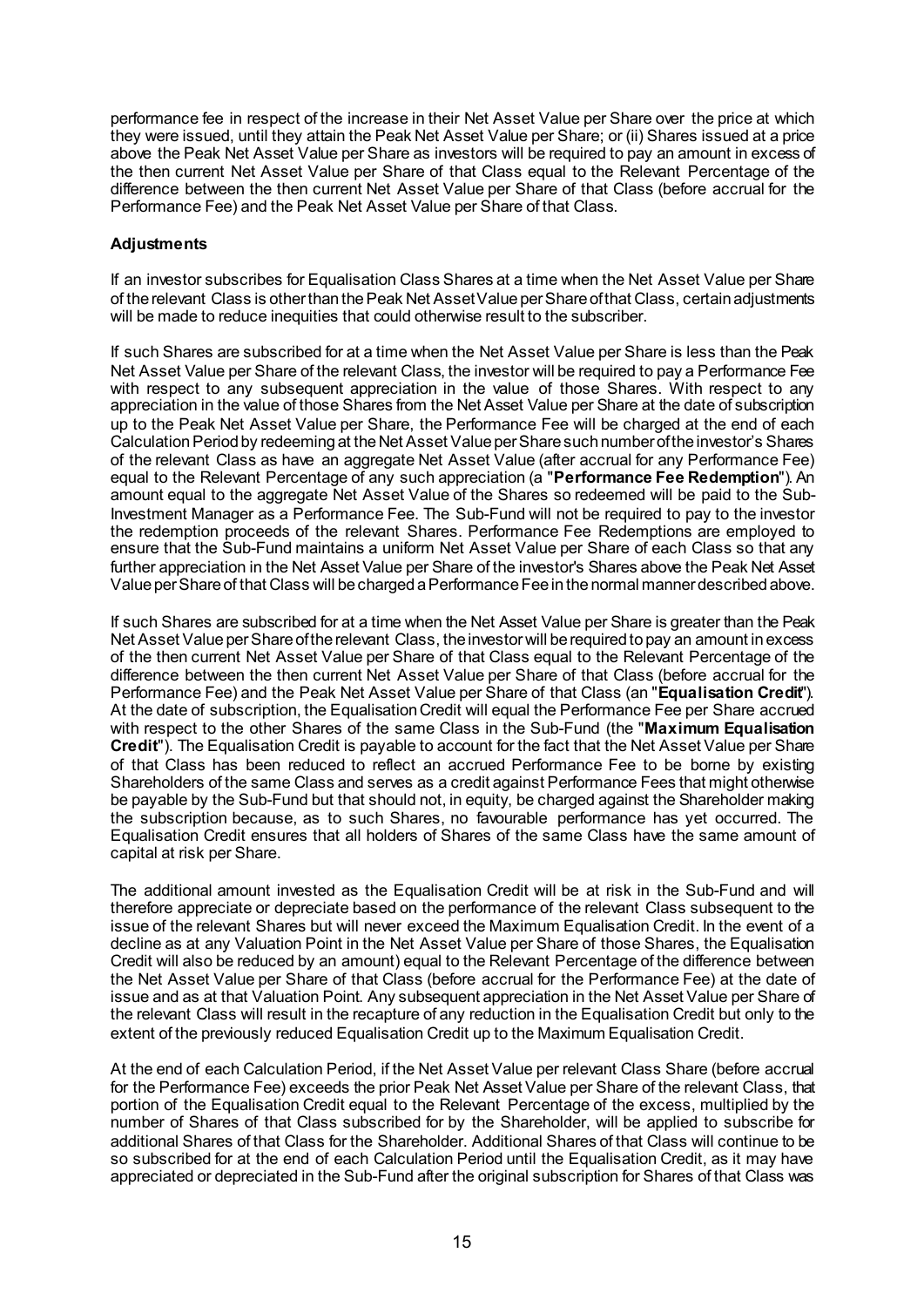made, has been fully applied. If the Shareholder redeems their Shares of the relevant Class before the Equalisation Credit (as adjusted for depreciation and appreciation as described above) has been fully applied, the Shareholder will receive additional redemption proceeds equal to the Equalisation Credit then remaining multiplied by a fraction, the numerator of which is the number of Shares of that Class being redeemed and the denominator of which is the number of Shares of that Class held by the Shareholder immediately prior to the redemption in respect of which an Equalisation Credit was paid on subscription.

## *Example:*

| <b>Institutional Class</b><br><b>Shares</b>                                                                                                          | <b>Initial Offer Price</b> | NAV per Share at<br>end of Year 1<br>before<br>performance fees                                                                              | NAV per Share at<br>end of Year 2<br>before<br>performance fees                                                                                                                  | NAV at end of<br>Year 3 before<br>performance fees                                                                                                                                                                                                                                         |
|------------------------------------------------------------------------------------------------------------------------------------------------------|----------------------------|----------------------------------------------------------------------------------------------------------------------------------------------|----------------------------------------------------------------------------------------------------------------------------------------------------------------------------------|--------------------------------------------------------------------------------------------------------------------------------------------------------------------------------------------------------------------------------------------------------------------------------------------|
|                                                                                                                                                      | \$100                      | \$105                                                                                                                                        | \$103                                                                                                                                                                            | \$110                                                                                                                                                                                                                                                                                      |
| <b>Investor A</b><br>subscribes in<br>Initial Offer Period                                                                                           | Pays \$100 per<br>share    | Pays<br>performance fee<br>of (\$105 -<br>\$100)*20%=\$1<br>per share.<br><b>Investor A's Peak</b><br><b>Net Asset Value</b><br>is now \$104 | Performance<br>below Peak Net<br>Asset Value. No<br>performance fee<br>paid.                                                                                                     | Pays performance<br>fee of (\$110-<br>$$104$ <sup>*</sup> 20%=\$1.20<br>per share                                                                                                                                                                                                          |
| <b>Investor B</b><br>subscribes in<br>Year 2 at \$101<br>per share                                                                                   |                            |                                                                                                                                              | Performance fee<br>paid of (\$103-<br>$$101$ <sup>*</sup> 20% =<br>\$0.40 per share<br>by deduction of<br>shares. Investor<br><b>B's Peak Net</b><br>Asset Value is<br>now \$103 | Pays performance<br>fee of (\$104-<br>$$103$ *20% =<br>\$0.20 per share<br>by deduction of<br>shares to reach<br>the Peak Net<br>Asset Value. Pays<br>balance of<br>performance fee<br>in the same way<br>as Investor A                                                                    |
| Investor C<br>subscribes in<br>Year 3 at \$106<br>per share plus<br>equalisation credit<br>of (\$106-<br>$$104$ <sup>*</sup> 20%=\$0.40<br>per share |                            |                                                                                                                                              |                                                                                                                                                                                  | Pays performance<br>fee of (\$110-<br>$$104$ <sup>*</sup> 20%=\$1.20<br>per share.<br><b>Equalisation credit</b><br>of \$0.40 per share<br>applied in the<br>issue of additional<br>shares to Investor<br>C, so net<br>performance fee<br>paid is (\$1.20-<br>\$0.40)=\$0.80 per<br>share. |
| NAV per share<br>after payment of<br>performance fees                                                                                                |                            | \$104 (new Peak<br>Net Asset Value)                                                                                                          | \$103 (Peak Net<br><b>Asset Value</b><br>remains \$104)                                                                                                                          | \$108.80 (new<br>Peak Net Asset<br>Value for all<br>investors)                                                                                                                                                                                                                             |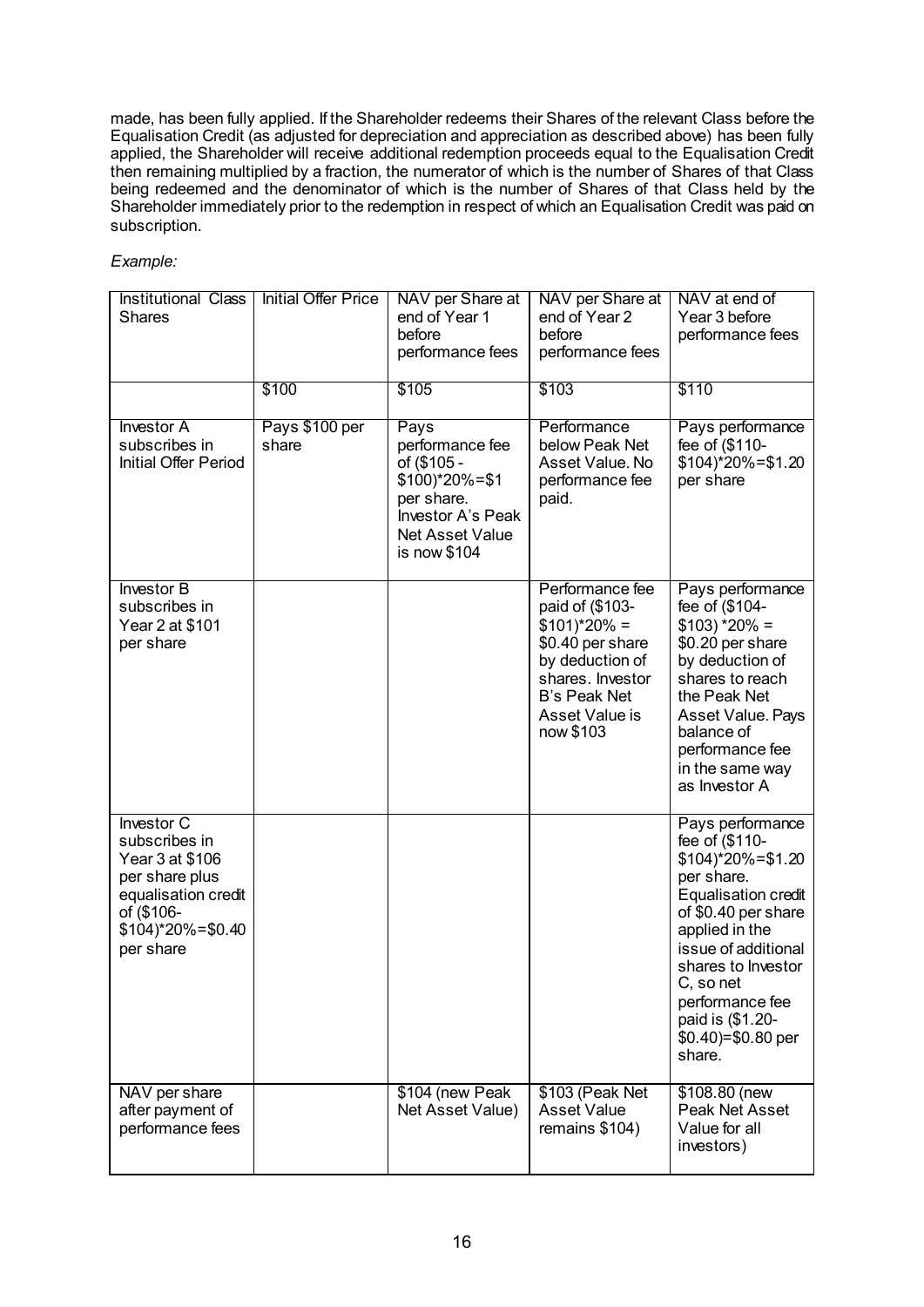## **General**

For the avoidance of doubt, any losses in a Calculation Period must be recouped in future Calculation Periods before any Performance Fee will become payable.

The Performance Fee for a Share Class in respect of each Calculation Period will be calculated by reference to the Net Asset Value per Share after the accrual of all other costs but before the deduction of any accrued Performance Fee for the current Calculation Period, provided that in doing so it is in the investors' best interests (i.e. it would result in the investor paying less fees).

Where Performance Fees are payable by the Sub-Fund, these will be based on net realised and net unrealised gains and losses as at each Payment Date. As a result, Performance Fees may be paid on unrealised gains which may subsequently never be realised.

The Investment Manager may rebate to Shareholders or to intermediaries, part or all of the Performance Fee. Any such rebates may be applied in paying up additional Shares to be issued to the Shareholder.

## **RESEARCH FEES**

In accordance with Article 24(8) of Directive 2014/65/EU on Markets in Financial Instruments ("MiFID" II") as implemented into the UK's FCA rules, the Sub-Investment Manager has established a "research payment account" from which it may pay for research that it receives from third parties in connection with the provision of services to its clients including the Sub-Fund. A "Research Charge" will be collected from the Sub-Fund on behalf of the Sub-Investment Manager on an annual basis and accrued daily in the Net Asset Value of the Sub-Fund. Research charges collected from other funds whose assets are managed by the Sub-Investment Manager who pursue the same or a similar strategy to the Sub-Fund (and, therefore, who benefit from the same research as the Sub-Fund) will also be transferred into the research payment account. The research charges transferred to the account will then be used by the Sub-Investment Manager to pay for research used by it to make investment decisions for all such funds whose assets are managed by it (including the Sub-Fund). The Sub-Investment Manager has adopted procedures (including the setting of a research budget) to ensure that each client pays only its proportionate share of the Sub-Investment Manager's research costs ("Research Budget").

#### **SUBSCRIPTION FEE**

A subscription fee of up to 3% of the subscription monies may be charged on the EUR Retail, GBP Retail, CHF Retail and USD Retail Share Classes, at the discretion of the Directors, in respect of a subscription in the Sub-Fund. Such fees may be retained by the Sub-Fund or remitted to the Investment Manager, sales intermediaries or other third party entities.

#### **REDEMPTION FEE**

The ICAV does not currently intend to impose a redemption fee.

#### **EXCHANGE FEE**

The ICAV does not currently intend to impose an exchange fee.

#### **ESTABLISHMENT AND OPERATING EXPENSES**

The Sub-Fund's formation expenses, which are expected to be approximately €74,000.00 are being borne out of the assets of the Sub-Fund and are being amortised over the first three (3) years of the Sub-Fund. Certain other costs and expenses incurred in the operation of the Sub-Fund will also be borne out of the assets of the Sub-Fund, including without limitation, research fees, registration fees and other expenses relating to regulatory requirements, the fees of supervisory or fiscal authorities in various jurisdictions, client service fees; the costs of writing, typesetting and printing the Prospectus, sales literature and other documents for investors; taxes and commissions; the costs of issuing, purchasing, repurchasing and redeeming Shares; the fees of transfer agents, dividend dispersing agents and registrars; printing, mailing, auditing, accounting and legal expenses; the costs of reports to Shareholders and governmental agencies; the costs of holding meetings of Shareholders and of proxy